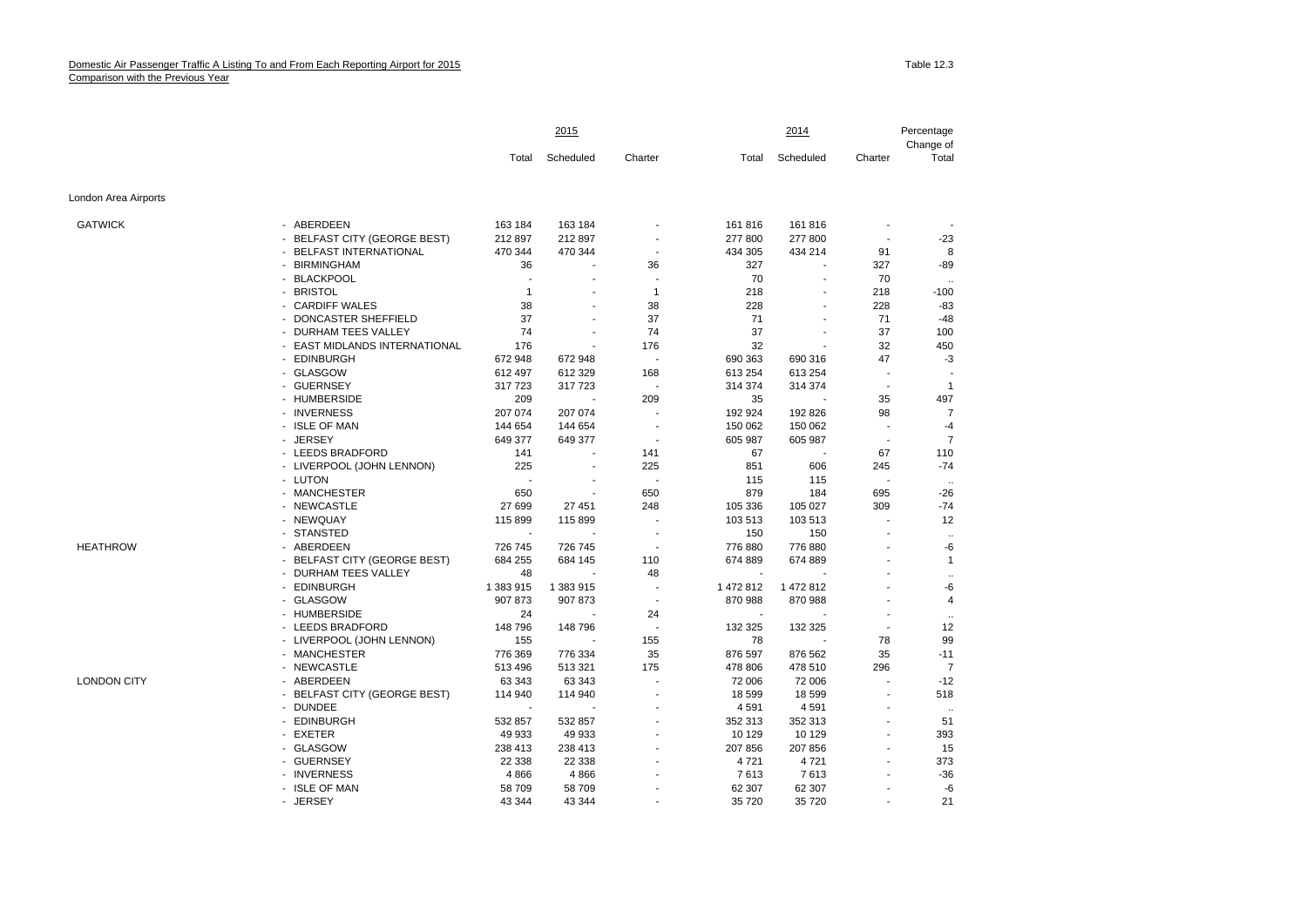| Total<br>Scheduled<br>Charter<br>Scheduled<br>Charter<br>Total<br>- ABERDEEN<br><b>LUTON</b><br>71 254<br>71 108<br>146<br>74 541<br>74 541<br>$\overline{a}$<br>- BELFAST CITY (GEORGE BEST)<br>48<br>48<br>- BELFAST INTERNATIONAL<br>295 292<br>294 894<br>398<br>240 885<br>240 838<br>47<br>104<br>104<br><b>BIRMINGHAM</b><br>$\blacksquare$<br>÷<br>- BLACKPOOL<br>71<br>71<br>÷<br>×.<br>- BRISTOL<br>$\overline{4}$<br>13<br>13<br>4<br>- CARDIFF WALES<br>68<br>68<br>169<br>169<br>31<br>- CITY OF DERRY (EGLINTON)<br>31<br>÷<br>J.<br>DONCASTER SHEFFIELD<br>56<br>56<br>128<br>128<br>$\bullet$<br>- DUNDEE<br>73<br>73<br>$\overline{a}$<br>- DURHAM TEES VALLEY<br>407<br>407<br>104<br>104<br>- EDINBURGH<br>266 562<br>266 460<br>102<br>259 670<br>259 653<br>17<br>- EXETER<br>327<br>327<br>$\overline{\phantom{a}}$<br>- GATWICK<br>173<br>173<br>÷.<br>$\sim$<br>÷.<br>- GLASGOW<br>215 052<br>215 010<br>42<br>270 220<br>270 119<br>101<br>- HUMBERSIDE<br>63<br>63<br>139<br>139<br>- INVERNESS<br>93 517<br>93 361<br>89 630<br>89 606<br>156<br>24<br>- JERSEY<br>80<br>80<br>11<br>11<br>- LEEDS BRADFORD<br>156<br>156<br>ä,<br>÷<br>J.<br>÷.<br>- LIVERPOOL (JOHN LENNON)<br>438<br>438<br>168<br>168<br>ä,<br>$\blacksquare$<br>696<br>337<br>337<br>- MANCHESTER<br>696<br>$\overline{\phantom{a}}$<br>÷<br>- NEWCASTLE<br>674<br>674<br>723<br>155<br>568<br>- NEWQUAY<br>31<br>31<br>÷.<br>÷<br>×.<br>- NORWICH<br>73<br>73<br>61<br>61<br>$\blacksquare$<br><b>PRESTWICK</b><br>10<br>10<br>$\blacksquare$<br>Ĭ.<br>$\ddotsc$<br>SOUTHEND<br>- ABERDEEN<br>104<br>104<br>$\ddot{\phantom{1}}$<br>- BELFAST INTERNATIONAL<br>988<br>988<br>J.<br>ä,<br>$\ddotsc$<br><b>BLACKPOOL</b><br>76<br>76<br>$\overline{\phantom{a}}$<br>$\ddotsc$<br>- EDINBURGH<br>23 748<br>23748<br>$\overline{a}$<br>$\ddotsc$<br>- GLASGOW<br>27<br>27<br>$\ddotsc$<br>- HUMBERSIDE<br>67<br>67<br>$\overline{a}$<br>$\ddot{\phantom{a}}$<br>- ISLE OF MAN<br>32<br>32<br>$\ddot{\phantom{0}}$<br>- JERSEY<br>21 669<br>21 669<br>21 743<br>21 743<br>- MANCHESTER<br>287<br>287<br>$\ddot{\phantom{a}}$<br>- NEWQUAY<br>7 1 4 2<br>7 1 4 2<br>$\blacksquare$<br>$\overline{a}$<br>$\ddotsc$<br><b>STANSTED</b><br>ABERDEEN<br>528<br>528<br>$\ddotsc$<br>- BELFAST INTERNATIONAL<br>306 883<br>323 659<br>323 659<br>306 867<br>16<br>$\overline{\phantom{a}}$<br>36<br><b>BIRMINGHAM</b><br>36<br>$\blacksquare$<br>ä,<br>$\ldots$<br><b>BOURNEMOUTH</b><br>177<br>177<br>$\blacksquare$<br>$\overline{\phantom{a}}$<br>٠<br>$\ddotsc$<br>- BRISTOL<br>21<br>21<br>$\ddotsc$<br>- CARDIFF WALES<br>115<br>115<br>65<br>65<br>77<br>- CITY OF DERRY (EGLINTON)<br>126 306<br>126 306<br>126 792<br>126 792<br>$\blacksquare$<br>29<br>- DUNDEE<br>20 377<br>20 377<br>15776<br>15 776<br>$\overline{\phantom{a}}$<br>÷<br>- EDINBURGH<br>622 172<br>621 689<br>483<br>360 251<br>360 251<br>73<br>- GATWICK<br>175<br>175<br>$\sim$<br>- GLASGOW<br>533 327<br>533 327<br>304 154<br>75<br>304 154 |            | 2015   |        |  |         | 2014    | Percentage<br>Change of |                       |
|---------------------------------------------------------------------------------------------------------------------------------------------------------------------------------------------------------------------------------------------------------------------------------------------------------------------------------------------------------------------------------------------------------------------------------------------------------------------------------------------------------------------------------------------------------------------------------------------------------------------------------------------------------------------------------------------------------------------------------------------------------------------------------------------------------------------------------------------------------------------------------------------------------------------------------------------------------------------------------------------------------------------------------------------------------------------------------------------------------------------------------------------------------------------------------------------------------------------------------------------------------------------------------------------------------------------------------------------------------------------------------------------------------------------------------------------------------------------------------------------------------------------------------------------------------------------------------------------------------------------------------------------------------------------------------------------------------------------------------------------------------------------------------------------------------------------------------------------------------------------------------------------------------------------------------------------------------------------------------------------------------------------------------------------------------------------------------------------------------------------------------------------------------------------------------------------------------------------------------------------------------------------------------------------------------------------------------------------------------------------------------------------------------------------------------------------------------------------------------------------------------------------------------------------------------------------------------------------------------------------------------------------------------------------------------------------------------------------------------------------------------------------------------------------------------------------------------------------------------------------------------------------------------------------------------------------------------------------------------------------------------------------|------------|--------|--------|--|---------|---------|-------------------------|-----------------------|
|                                                                                                                                                                                                                                                                                                                                                                                                                                                                                                                                                                                                                                                                                                                                                                                                                                                                                                                                                                                                                                                                                                                                                                                                                                                                                                                                                                                                                                                                                                                                                                                                                                                                                                                                                                                                                                                                                                                                                                                                                                                                                                                                                                                                                                                                                                                                                                                                                                                                                                                                                                                                                                                                                                                                                                                                                                                                                                                                                                                                                     |            |        |        |  |         |         |                         | Total                 |
|                                                                                                                                                                                                                                                                                                                                                                                                                                                                                                                                                                                                                                                                                                                                                                                                                                                                                                                                                                                                                                                                                                                                                                                                                                                                                                                                                                                                                                                                                                                                                                                                                                                                                                                                                                                                                                                                                                                                                                                                                                                                                                                                                                                                                                                                                                                                                                                                                                                                                                                                                                                                                                                                                                                                                                                                                                                                                                                                                                                                                     |            |        |        |  |         |         |                         | $-4$                  |
|                                                                                                                                                                                                                                                                                                                                                                                                                                                                                                                                                                                                                                                                                                                                                                                                                                                                                                                                                                                                                                                                                                                                                                                                                                                                                                                                                                                                                                                                                                                                                                                                                                                                                                                                                                                                                                                                                                                                                                                                                                                                                                                                                                                                                                                                                                                                                                                                                                                                                                                                                                                                                                                                                                                                                                                                                                                                                                                                                                                                                     |            |        |        |  |         |         |                         | $\ddotsc$             |
|                                                                                                                                                                                                                                                                                                                                                                                                                                                                                                                                                                                                                                                                                                                                                                                                                                                                                                                                                                                                                                                                                                                                                                                                                                                                                                                                                                                                                                                                                                                                                                                                                                                                                                                                                                                                                                                                                                                                                                                                                                                                                                                                                                                                                                                                                                                                                                                                                                                                                                                                                                                                                                                                                                                                                                                                                                                                                                                                                                                                                     |            |        |        |  |         |         |                         | 23                    |
|                                                                                                                                                                                                                                                                                                                                                                                                                                                                                                                                                                                                                                                                                                                                                                                                                                                                                                                                                                                                                                                                                                                                                                                                                                                                                                                                                                                                                                                                                                                                                                                                                                                                                                                                                                                                                                                                                                                                                                                                                                                                                                                                                                                                                                                                                                                                                                                                                                                                                                                                                                                                                                                                                                                                                                                                                                                                                                                                                                                                                     |            |        |        |  |         |         |                         | $\ddotsc$             |
|                                                                                                                                                                                                                                                                                                                                                                                                                                                                                                                                                                                                                                                                                                                                                                                                                                                                                                                                                                                                                                                                                                                                                                                                                                                                                                                                                                                                                                                                                                                                                                                                                                                                                                                                                                                                                                                                                                                                                                                                                                                                                                                                                                                                                                                                                                                                                                                                                                                                                                                                                                                                                                                                                                                                                                                                                                                                                                                                                                                                                     |            |        |        |  |         |         |                         | $\ddotsc$             |
|                                                                                                                                                                                                                                                                                                                                                                                                                                                                                                                                                                                                                                                                                                                                                                                                                                                                                                                                                                                                                                                                                                                                                                                                                                                                                                                                                                                                                                                                                                                                                                                                                                                                                                                                                                                                                                                                                                                                                                                                                                                                                                                                                                                                                                                                                                                                                                                                                                                                                                                                                                                                                                                                                                                                                                                                                                                                                                                                                                                                                     |            |        |        |  |         |         |                         | -69                   |
|                                                                                                                                                                                                                                                                                                                                                                                                                                                                                                                                                                                                                                                                                                                                                                                                                                                                                                                                                                                                                                                                                                                                                                                                                                                                                                                                                                                                                                                                                                                                                                                                                                                                                                                                                                                                                                                                                                                                                                                                                                                                                                                                                                                                                                                                                                                                                                                                                                                                                                                                                                                                                                                                                                                                                                                                                                                                                                                                                                                                                     |            |        |        |  |         |         |                         | $-60$                 |
|                                                                                                                                                                                                                                                                                                                                                                                                                                                                                                                                                                                                                                                                                                                                                                                                                                                                                                                                                                                                                                                                                                                                                                                                                                                                                                                                                                                                                                                                                                                                                                                                                                                                                                                                                                                                                                                                                                                                                                                                                                                                                                                                                                                                                                                                                                                                                                                                                                                                                                                                                                                                                                                                                                                                                                                                                                                                                                                                                                                                                     |            |        |        |  |         |         |                         | $\ddot{\phantom{a}}$  |
|                                                                                                                                                                                                                                                                                                                                                                                                                                                                                                                                                                                                                                                                                                                                                                                                                                                                                                                                                                                                                                                                                                                                                                                                                                                                                                                                                                                                                                                                                                                                                                                                                                                                                                                                                                                                                                                                                                                                                                                                                                                                                                                                                                                                                                                                                                                                                                                                                                                                                                                                                                                                                                                                                                                                                                                                                                                                                                                                                                                                                     |            |        |        |  |         |         |                         | $-56$                 |
|                                                                                                                                                                                                                                                                                                                                                                                                                                                                                                                                                                                                                                                                                                                                                                                                                                                                                                                                                                                                                                                                                                                                                                                                                                                                                                                                                                                                                                                                                                                                                                                                                                                                                                                                                                                                                                                                                                                                                                                                                                                                                                                                                                                                                                                                                                                                                                                                                                                                                                                                                                                                                                                                                                                                                                                                                                                                                                                                                                                                                     |            |        |        |  |         |         |                         | $\ddotsc$             |
|                                                                                                                                                                                                                                                                                                                                                                                                                                                                                                                                                                                                                                                                                                                                                                                                                                                                                                                                                                                                                                                                                                                                                                                                                                                                                                                                                                                                                                                                                                                                                                                                                                                                                                                                                                                                                                                                                                                                                                                                                                                                                                                                                                                                                                                                                                                                                                                                                                                                                                                                                                                                                                                                                                                                                                                                                                                                                                                                                                                                                     |            |        |        |  |         |         |                         | 291                   |
|                                                                                                                                                                                                                                                                                                                                                                                                                                                                                                                                                                                                                                                                                                                                                                                                                                                                                                                                                                                                                                                                                                                                                                                                                                                                                                                                                                                                                                                                                                                                                                                                                                                                                                                                                                                                                                                                                                                                                                                                                                                                                                                                                                                                                                                                                                                                                                                                                                                                                                                                                                                                                                                                                                                                                                                                                                                                                                                                                                                                                     |            |        |        |  |         |         |                         | 3                     |
|                                                                                                                                                                                                                                                                                                                                                                                                                                                                                                                                                                                                                                                                                                                                                                                                                                                                                                                                                                                                                                                                                                                                                                                                                                                                                                                                                                                                                                                                                                                                                                                                                                                                                                                                                                                                                                                                                                                                                                                                                                                                                                                                                                                                                                                                                                                                                                                                                                                                                                                                                                                                                                                                                                                                                                                                                                                                                                                                                                                                                     |            |        |        |  |         |         |                         | $\ddotsc$             |
|                                                                                                                                                                                                                                                                                                                                                                                                                                                                                                                                                                                                                                                                                                                                                                                                                                                                                                                                                                                                                                                                                                                                                                                                                                                                                                                                                                                                                                                                                                                                                                                                                                                                                                                                                                                                                                                                                                                                                                                                                                                                                                                                                                                                                                                                                                                                                                                                                                                                                                                                                                                                                                                                                                                                                                                                                                                                                                                                                                                                                     |            |        |        |  |         |         |                         | $\ddotsc$             |
|                                                                                                                                                                                                                                                                                                                                                                                                                                                                                                                                                                                                                                                                                                                                                                                                                                                                                                                                                                                                                                                                                                                                                                                                                                                                                                                                                                                                                                                                                                                                                                                                                                                                                                                                                                                                                                                                                                                                                                                                                                                                                                                                                                                                                                                                                                                                                                                                                                                                                                                                                                                                                                                                                                                                                                                                                                                                                                                                                                                                                     |            |        |        |  |         |         |                         | $-20$                 |
|                                                                                                                                                                                                                                                                                                                                                                                                                                                                                                                                                                                                                                                                                                                                                                                                                                                                                                                                                                                                                                                                                                                                                                                                                                                                                                                                                                                                                                                                                                                                                                                                                                                                                                                                                                                                                                                                                                                                                                                                                                                                                                                                                                                                                                                                                                                                                                                                                                                                                                                                                                                                                                                                                                                                                                                                                                                                                                                                                                                                                     |            |        |        |  |         |         |                         | $-55$                 |
|                                                                                                                                                                                                                                                                                                                                                                                                                                                                                                                                                                                                                                                                                                                                                                                                                                                                                                                                                                                                                                                                                                                                                                                                                                                                                                                                                                                                                                                                                                                                                                                                                                                                                                                                                                                                                                                                                                                                                                                                                                                                                                                                                                                                                                                                                                                                                                                                                                                                                                                                                                                                                                                                                                                                                                                                                                                                                                                                                                                                                     |            |        |        |  |         |         |                         | $\overline{4}$        |
|                                                                                                                                                                                                                                                                                                                                                                                                                                                                                                                                                                                                                                                                                                                                                                                                                                                                                                                                                                                                                                                                                                                                                                                                                                                                                                                                                                                                                                                                                                                                                                                                                                                                                                                                                                                                                                                                                                                                                                                                                                                                                                                                                                                                                                                                                                                                                                                                                                                                                                                                                                                                                                                                                                                                                                                                                                                                                                                                                                                                                     |            |        |        |  |         |         |                         | 627                   |
|                                                                                                                                                                                                                                                                                                                                                                                                                                                                                                                                                                                                                                                                                                                                                                                                                                                                                                                                                                                                                                                                                                                                                                                                                                                                                                                                                                                                                                                                                                                                                                                                                                                                                                                                                                                                                                                                                                                                                                                                                                                                                                                                                                                                                                                                                                                                                                                                                                                                                                                                                                                                                                                                                                                                                                                                                                                                                                                                                                                                                     |            |        |        |  |         |         |                         | $\ddotsc$             |
|                                                                                                                                                                                                                                                                                                                                                                                                                                                                                                                                                                                                                                                                                                                                                                                                                                                                                                                                                                                                                                                                                                                                                                                                                                                                                                                                                                                                                                                                                                                                                                                                                                                                                                                                                                                                                                                                                                                                                                                                                                                                                                                                                                                                                                                                                                                                                                                                                                                                                                                                                                                                                                                                                                                                                                                                                                                                                                                                                                                                                     |            |        |        |  |         |         |                         | 161                   |
|                                                                                                                                                                                                                                                                                                                                                                                                                                                                                                                                                                                                                                                                                                                                                                                                                                                                                                                                                                                                                                                                                                                                                                                                                                                                                                                                                                                                                                                                                                                                                                                                                                                                                                                                                                                                                                                                                                                                                                                                                                                                                                                                                                                                                                                                                                                                                                                                                                                                                                                                                                                                                                                                                                                                                                                                                                                                                                                                                                                                                     |            |        |        |  |         |         |                         | 107                   |
|                                                                                                                                                                                                                                                                                                                                                                                                                                                                                                                                                                                                                                                                                                                                                                                                                                                                                                                                                                                                                                                                                                                                                                                                                                                                                                                                                                                                                                                                                                                                                                                                                                                                                                                                                                                                                                                                                                                                                                                                                                                                                                                                                                                                                                                                                                                                                                                                                                                                                                                                                                                                                                                                                                                                                                                                                                                                                                                                                                                                                     |            |        |        |  |         |         |                         | $-7$                  |
|                                                                                                                                                                                                                                                                                                                                                                                                                                                                                                                                                                                                                                                                                                                                                                                                                                                                                                                                                                                                                                                                                                                                                                                                                                                                                                                                                                                                                                                                                                                                                                                                                                                                                                                                                                                                                                                                                                                                                                                                                                                                                                                                                                                                                                                                                                                                                                                                                                                                                                                                                                                                                                                                                                                                                                                                                                                                                                                                                                                                                     |            |        |        |  |         |         |                         | $\ddot{\phantom{a}}$  |
|                                                                                                                                                                                                                                                                                                                                                                                                                                                                                                                                                                                                                                                                                                                                                                                                                                                                                                                                                                                                                                                                                                                                                                                                                                                                                                                                                                                                                                                                                                                                                                                                                                                                                                                                                                                                                                                                                                                                                                                                                                                                                                                                                                                                                                                                                                                                                                                                                                                                                                                                                                                                                                                                                                                                                                                                                                                                                                                                                                                                                     |            |        |        |  |         |         |                         | $-16$                 |
|                                                                                                                                                                                                                                                                                                                                                                                                                                                                                                                                                                                                                                                                                                                                                                                                                                                                                                                                                                                                                                                                                                                                                                                                                                                                                                                                                                                                                                                                                                                                                                                                                                                                                                                                                                                                                                                                                                                                                                                                                                                                                                                                                                                                                                                                                                                                                                                                                                                                                                                                                                                                                                                                                                                                                                                                                                                                                                                                                                                                                     |            |        |        |  |         |         |                         |                       |
|                                                                                                                                                                                                                                                                                                                                                                                                                                                                                                                                                                                                                                                                                                                                                                                                                                                                                                                                                                                                                                                                                                                                                                                                                                                                                                                                                                                                                                                                                                                                                                                                                                                                                                                                                                                                                                                                                                                                                                                                                                                                                                                                                                                                                                                                                                                                                                                                                                                                                                                                                                                                                                                                                                                                                                                                                                                                                                                                                                                                                     |            |        |        |  |         |         |                         |                       |
|                                                                                                                                                                                                                                                                                                                                                                                                                                                                                                                                                                                                                                                                                                                                                                                                                                                                                                                                                                                                                                                                                                                                                                                                                                                                                                                                                                                                                                                                                                                                                                                                                                                                                                                                                                                                                                                                                                                                                                                                                                                                                                                                                                                                                                                                                                                                                                                                                                                                                                                                                                                                                                                                                                                                                                                                                                                                                                                                                                                                                     |            |        |        |  |         |         |                         |                       |
|                                                                                                                                                                                                                                                                                                                                                                                                                                                                                                                                                                                                                                                                                                                                                                                                                                                                                                                                                                                                                                                                                                                                                                                                                                                                                                                                                                                                                                                                                                                                                                                                                                                                                                                                                                                                                                                                                                                                                                                                                                                                                                                                                                                                                                                                                                                                                                                                                                                                                                                                                                                                                                                                                                                                                                                                                                                                                                                                                                                                                     |            |        |        |  |         |         |                         |                       |
|                                                                                                                                                                                                                                                                                                                                                                                                                                                                                                                                                                                                                                                                                                                                                                                                                                                                                                                                                                                                                                                                                                                                                                                                                                                                                                                                                                                                                                                                                                                                                                                                                                                                                                                                                                                                                                                                                                                                                                                                                                                                                                                                                                                                                                                                                                                                                                                                                                                                                                                                                                                                                                                                                                                                                                                                                                                                                                                                                                                                                     |            |        |        |  |         |         |                         |                       |
|                                                                                                                                                                                                                                                                                                                                                                                                                                                                                                                                                                                                                                                                                                                                                                                                                                                                                                                                                                                                                                                                                                                                                                                                                                                                                                                                                                                                                                                                                                                                                                                                                                                                                                                                                                                                                                                                                                                                                                                                                                                                                                                                                                                                                                                                                                                                                                                                                                                                                                                                                                                                                                                                                                                                                                                                                                                                                                                                                                                                                     |            |        |        |  |         |         |                         |                       |
|                                                                                                                                                                                                                                                                                                                                                                                                                                                                                                                                                                                                                                                                                                                                                                                                                                                                                                                                                                                                                                                                                                                                                                                                                                                                                                                                                                                                                                                                                                                                                                                                                                                                                                                                                                                                                                                                                                                                                                                                                                                                                                                                                                                                                                                                                                                                                                                                                                                                                                                                                                                                                                                                                                                                                                                                                                                                                                                                                                                                                     |            |        |        |  |         |         |                         |                       |
|                                                                                                                                                                                                                                                                                                                                                                                                                                                                                                                                                                                                                                                                                                                                                                                                                                                                                                                                                                                                                                                                                                                                                                                                                                                                                                                                                                                                                                                                                                                                                                                                                                                                                                                                                                                                                                                                                                                                                                                                                                                                                                                                                                                                                                                                                                                                                                                                                                                                                                                                                                                                                                                                                                                                                                                                                                                                                                                                                                                                                     |            |        |        |  |         |         |                         |                       |
|                                                                                                                                                                                                                                                                                                                                                                                                                                                                                                                                                                                                                                                                                                                                                                                                                                                                                                                                                                                                                                                                                                                                                                                                                                                                                                                                                                                                                                                                                                                                                                                                                                                                                                                                                                                                                                                                                                                                                                                                                                                                                                                                                                                                                                                                                                                                                                                                                                                                                                                                                                                                                                                                                                                                                                                                                                                                                                                                                                                                                     |            |        |        |  |         |         |                         | $\overline{a}$        |
|                                                                                                                                                                                                                                                                                                                                                                                                                                                                                                                                                                                                                                                                                                                                                                                                                                                                                                                                                                                                                                                                                                                                                                                                                                                                                                                                                                                                                                                                                                                                                                                                                                                                                                                                                                                                                                                                                                                                                                                                                                                                                                                                                                                                                                                                                                                                                                                                                                                                                                                                                                                                                                                                                                                                                                                                                                                                                                                                                                                                                     |            |        |        |  |         |         |                         |                       |
|                                                                                                                                                                                                                                                                                                                                                                                                                                                                                                                                                                                                                                                                                                                                                                                                                                                                                                                                                                                                                                                                                                                                                                                                                                                                                                                                                                                                                                                                                                                                                                                                                                                                                                                                                                                                                                                                                                                                                                                                                                                                                                                                                                                                                                                                                                                                                                                                                                                                                                                                                                                                                                                                                                                                                                                                                                                                                                                                                                                                                     |            |        |        |  |         |         |                         |                       |
|                                                                                                                                                                                                                                                                                                                                                                                                                                                                                                                                                                                                                                                                                                                                                                                                                                                                                                                                                                                                                                                                                                                                                                                                                                                                                                                                                                                                                                                                                                                                                                                                                                                                                                                                                                                                                                                                                                                                                                                                                                                                                                                                                                                                                                                                                                                                                                                                                                                                                                                                                                                                                                                                                                                                                                                                                                                                                                                                                                                                                     |            |        |        |  |         |         |                         |                       |
|                                                                                                                                                                                                                                                                                                                                                                                                                                                                                                                                                                                                                                                                                                                                                                                                                                                                                                                                                                                                                                                                                                                                                                                                                                                                                                                                                                                                                                                                                                                                                                                                                                                                                                                                                                                                                                                                                                                                                                                                                                                                                                                                                                                                                                                                                                                                                                                                                                                                                                                                                                                                                                                                                                                                                                                                                                                                                                                                                                                                                     |            |        |        |  |         |         |                         | 5                     |
|                                                                                                                                                                                                                                                                                                                                                                                                                                                                                                                                                                                                                                                                                                                                                                                                                                                                                                                                                                                                                                                                                                                                                                                                                                                                                                                                                                                                                                                                                                                                                                                                                                                                                                                                                                                                                                                                                                                                                                                                                                                                                                                                                                                                                                                                                                                                                                                                                                                                                                                                                                                                                                                                                                                                                                                                                                                                                                                                                                                                                     |            |        |        |  |         |         |                         |                       |
|                                                                                                                                                                                                                                                                                                                                                                                                                                                                                                                                                                                                                                                                                                                                                                                                                                                                                                                                                                                                                                                                                                                                                                                                                                                                                                                                                                                                                                                                                                                                                                                                                                                                                                                                                                                                                                                                                                                                                                                                                                                                                                                                                                                                                                                                                                                                                                                                                                                                                                                                                                                                                                                                                                                                                                                                                                                                                                                                                                                                                     |            |        |        |  |         |         |                         |                       |
|                                                                                                                                                                                                                                                                                                                                                                                                                                                                                                                                                                                                                                                                                                                                                                                                                                                                                                                                                                                                                                                                                                                                                                                                                                                                                                                                                                                                                                                                                                                                                                                                                                                                                                                                                                                                                                                                                                                                                                                                                                                                                                                                                                                                                                                                                                                                                                                                                                                                                                                                                                                                                                                                                                                                                                                                                                                                                                                                                                                                                     |            |        |        |  |         |         |                         |                       |
|                                                                                                                                                                                                                                                                                                                                                                                                                                                                                                                                                                                                                                                                                                                                                                                                                                                                                                                                                                                                                                                                                                                                                                                                                                                                                                                                                                                                                                                                                                                                                                                                                                                                                                                                                                                                                                                                                                                                                                                                                                                                                                                                                                                                                                                                                                                                                                                                                                                                                                                                                                                                                                                                                                                                                                                                                                                                                                                                                                                                                     |            |        |        |  |         |         |                         |                       |
|                                                                                                                                                                                                                                                                                                                                                                                                                                                                                                                                                                                                                                                                                                                                                                                                                                                                                                                                                                                                                                                                                                                                                                                                                                                                                                                                                                                                                                                                                                                                                                                                                                                                                                                                                                                                                                                                                                                                                                                                                                                                                                                                                                                                                                                                                                                                                                                                                                                                                                                                                                                                                                                                                                                                                                                                                                                                                                                                                                                                                     |            |        |        |  |         |         |                         | ٠.                    |
|                                                                                                                                                                                                                                                                                                                                                                                                                                                                                                                                                                                                                                                                                                                                                                                                                                                                                                                                                                                                                                                                                                                                                                                                                                                                                                                                                                                                                                                                                                                                                                                                                                                                                                                                                                                                                                                                                                                                                                                                                                                                                                                                                                                                                                                                                                                                                                                                                                                                                                                                                                                                                                                                                                                                                                                                                                                                                                                                                                                                                     |            |        |        |  |         |         |                         |                       |
|                                                                                                                                                                                                                                                                                                                                                                                                                                                                                                                                                                                                                                                                                                                                                                                                                                                                                                                                                                                                                                                                                                                                                                                                                                                                                                                                                                                                                                                                                                                                                                                                                                                                                                                                                                                                                                                                                                                                                                                                                                                                                                                                                                                                                                                                                                                                                                                                                                                                                                                                                                                                                                                                                                                                                                                                                                                                                                                                                                                                                     |            |        |        |  |         |         |                         |                       |
|                                                                                                                                                                                                                                                                                                                                                                                                                                                                                                                                                                                                                                                                                                                                                                                                                                                                                                                                                                                                                                                                                                                                                                                                                                                                                                                                                                                                                                                                                                                                                                                                                                                                                                                                                                                                                                                                                                                                                                                                                                                                                                                                                                                                                                                                                                                                                                                                                                                                                                                                                                                                                                                                                                                                                                                                                                                                                                                                                                                                                     |            |        |        |  |         |         |                         |                       |
|                                                                                                                                                                                                                                                                                                                                                                                                                                                                                                                                                                                                                                                                                                                                                                                                                                                                                                                                                                                                                                                                                                                                                                                                                                                                                                                                                                                                                                                                                                                                                                                                                                                                                                                                                                                                                                                                                                                                                                                                                                                                                                                                                                                                                                                                                                                                                                                                                                                                                                                                                                                                                                                                                                                                                                                                                                                                                                                                                                                                                     |            |        |        |  |         |         |                         |                       |
|                                                                                                                                                                                                                                                                                                                                                                                                                                                                                                                                                                                                                                                                                                                                                                                                                                                                                                                                                                                                                                                                                                                                                                                                                                                                                                                                                                                                                                                                                                                                                                                                                                                                                                                                                                                                                                                                                                                                                                                                                                                                                                                                                                                                                                                                                                                                                                                                                                                                                                                                                                                                                                                                                                                                                                                                                                                                                                                                                                                                                     | - GUERNSEY | 26 901 | 26 901 |  | 24 4 68 | 24 4 68 |                         | 10                    |
| - ISLE OF MAN<br>45 973<br>45 973                                                                                                                                                                                                                                                                                                                                                                                                                                                                                                                                                                                                                                                                                                                                                                                                                                                                                                                                                                                                                                                                                                                                                                                                                                                                                                                                                                                                                                                                                                                                                                                                                                                                                                                                                                                                                                                                                                                                                                                                                                                                                                                                                                                                                                                                                                                                                                                                                                                                                                                                                                                                                                                                                                                                                                                                                                                                                                                                                                                   |            |        |        |  |         |         |                         |                       |
| - JERSEY<br>9979<br>9979                                                                                                                                                                                                                                                                                                                                                                                                                                                                                                                                                                                                                                                                                                                                                                                                                                                                                                                                                                                                                                                                                                                                                                                                                                                                                                                                                                                                                                                                                                                                                                                                                                                                                                                                                                                                                                                                                                                                                                                                                                                                                                                                                                                                                                                                                                                                                                                                                                                                                                                                                                                                                                                                                                                                                                                                                                                                                                                                                                                            |            |        |        |  |         |         |                         | $\ddotsc$             |
| - LEEDS BRADFORD<br>41<br>41                                                                                                                                                                                                                                                                                                                                                                                                                                                                                                                                                                                                                                                                                                                                                                                                                                                                                                                                                                                                                                                                                                                                                                                                                                                                                                                                                                                                                                                                                                                                                                                                                                                                                                                                                                                                                                                                                                                                                                                                                                                                                                                                                                                                                                                                                                                                                                                                                                                                                                                                                                                                                                                                                                                                                                                                                                                                                                                                                                                        |            |        |        |  |         |         |                         | $\ldots$<br>$\ddotsc$ |
| - LIVERPOOL (JOHN LENNON)<br>38<br>38                                                                                                                                                                                                                                                                                                                                                                                                                                                                                                                                                                                                                                                                                                                                                                                                                                                                                                                                                                                                                                                                                                                                                                                                                                                                                                                                                                                                                                                                                                                                                                                                                                                                                                                                                                                                                                                                                                                                                                                                                                                                                                                                                                                                                                                                                                                                                                                                                                                                                                                                                                                                                                                                                                                                                                                                                                                                                                                                                                               |            |        |        |  |         |         |                         |                       |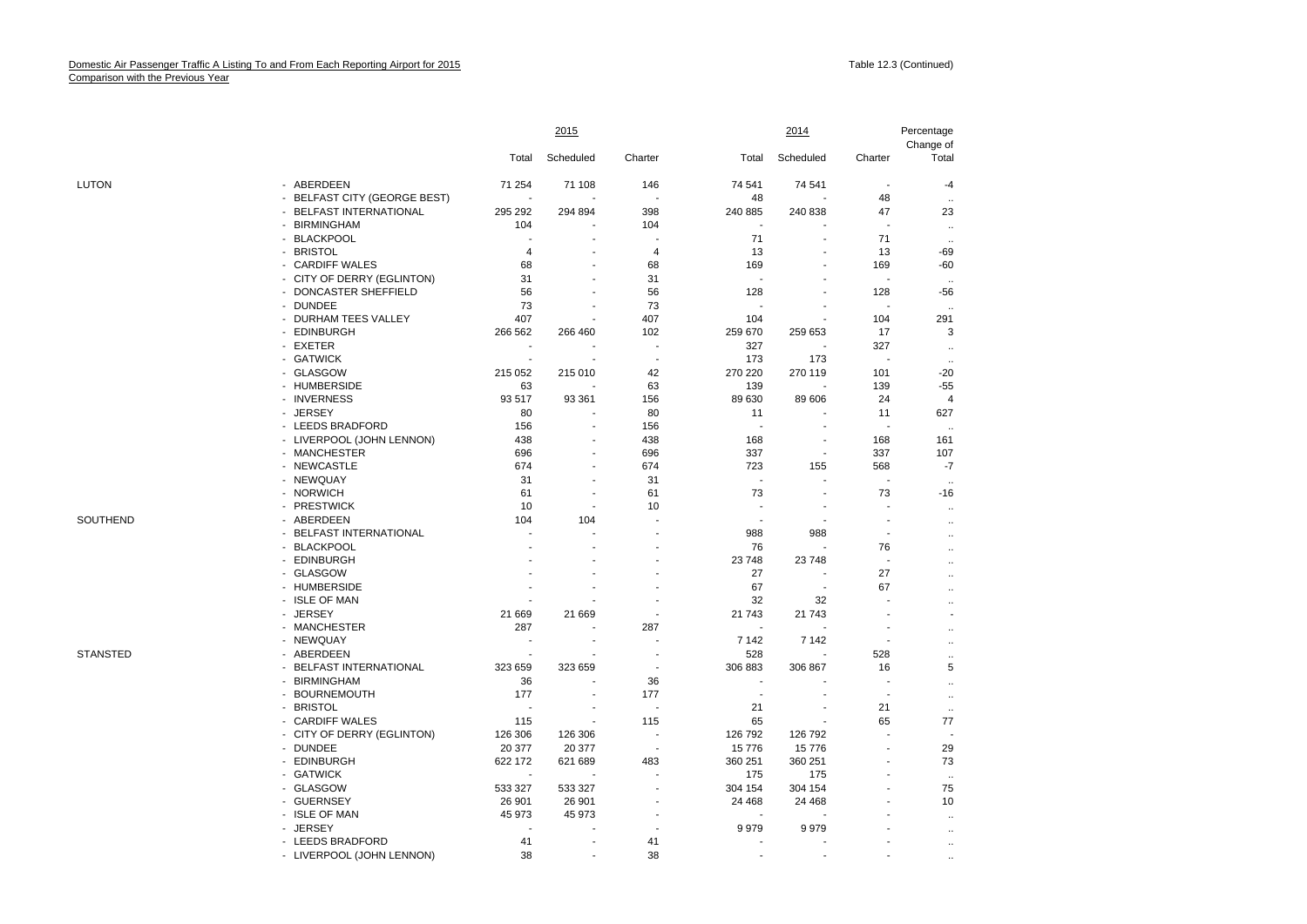|                                 |                                               | 2015           |                |                          |         | 2014                     |                          | Percentage<br>Change of |  |
|---------------------------------|-----------------------------------------------|----------------|----------------|--------------------------|---------|--------------------------|--------------------------|-------------------------|--|
|                                 |                                               | Total          | Scheduled      | Charter                  | Total   | Scheduled                | Charter                  | Total                   |  |
| STANSTED (Continued)            |                                               |                |                |                          |         |                          |                          |                         |  |
|                                 | - LONDON CITY                                 | $\blacksquare$ | $\blacksquare$ |                          | 74      | 74                       | $\blacksquare$           | $\ddotsc$               |  |
|                                 | - LUTON                                       | 12             | 12             |                          |         |                          |                          | $\ddotsc$               |  |
|                                 | - MANCHESTER                                  |                | $\blacksquare$ |                          | 145     |                          | 145                      | $\ddot{\phantom{a}}$    |  |
|                                 | - NEWCASTLE                                   | 31 392         | 30872          | 520                      |         | $\sim$                   | $\overline{\phantom{a}}$ | $\ldots$                |  |
|                                 | - NEWQUAY                                     | 14 4 38        | 14 4 38        |                          |         |                          |                          | $\ddotsc$               |  |
| <b>Other Reporting Airports</b> |                                               |                |                |                          |         |                          |                          |                         |  |
| ABERDEEN                        | - BELFAST CITY (GEORGE BEST)                  | 40 0 26        | 40 0 26        |                          | 37 450  | 37 450                   |                          | $\overline{7}$          |  |
|                                 | <b>BIRMINGHAM</b><br>$\sim$                   | 115812         | 115 812        |                          | 125 059 | 124 690                  | 369                      | $-7$                    |  |
|                                 | <b>BRISTOL</b>                                | 26 447         | 26 447         |                          | 31 789  | 31 753                   | 36                       | $-17$                   |  |
|                                 | <b>CARDIFF WALES</b><br>$\sim$                | 10578          | 10578          | $\overline{a}$           | 12 855  | 12 855                   | $\blacksquare$           | $-18$                   |  |
|                                 | DONCASTER SHEFFIELD                           | 98             |                | 98                       |         |                          |                          | $\cdots$                |  |
|                                 | <b>DURHAM TEES VALLEY</b>                     | 28 2 24        | 28 224         | $\overline{\phantom{a}}$ | 35 0 34 | 35 034                   | $\blacksquare$           | $-19$                   |  |
|                                 | EAST MIDLANDS INTERNATIONAL<br>$\blacksquare$ | 15 4 80        | 15 480         | $\blacksquare$           | 16702   | 16702                    | $\overline{\phantom{a}}$ | $-7$                    |  |
|                                 | <b>EDINBURGH</b>                              | 146            |                | 146                      | 16      |                          | 16                       | 813                     |  |
|                                 | FARNBOROUGH<br>$\sim$                         | 3              | ÷.             | 3                        |         |                          | $\blacksquare$           | $\ddotsc$               |  |
|                                 | - GATWICK                                     | 164 260        | 164 260        |                          | 163 238 | 163 238                  | $\blacksquare$           | $\blacksquare$          |  |
|                                 | - GLASGOW                                     |                |                |                          | 98      |                          | 98                       | $\cdot\cdot$            |  |
|                                 | - HEATHROW                                    | 726 268        | 726 268        |                          | 776 810 | 776810                   |                          | $-7$                    |  |
|                                 | - HUMBERSIDE                                  | 30 097         | 30 097         |                          | 36 595  | 36 595                   | $\overline{\phantom{a}}$ | $-18$                   |  |
|                                 | <b>JERSEY</b>                                 | 17896          | 17896          |                          | 13 009  | 13 009                   | $\overline{\phantom{a}}$ | 38                      |  |
|                                 | - KIRKWALL                                    | 48 233         | 48 189         | 44                       | 49 081  | 48799                    | 282                      | $-2$                    |  |
|                                 | - LEEDS BRADFORD                              | 9 2 2 6        | 9 2 2 6        |                          | 7 0 0 7 | 6937                     | 70                       | 32                      |  |
|                                 | - LIVERPOOL (JOHN LENNON)                     |                |                |                          | 23      |                          | 23                       | $\ldots$                |  |
|                                 | - LONDON CITY                                 | 64 087         | 64 087         |                          | 72 484  | 72 484                   | $\overline{\phantom{a}}$ | $-12$                   |  |
|                                 | - LUTON                                       | 71 230         | 71 096         | 134                      | 75 094  | 75 094                   |                          | $-5$                    |  |
|                                 | <b>MANCHESTER</b><br>$\sim$                   | 202 623        | 201 205        | 1 4 1 8                  | 226 119 | 223 968                  | 2 1 5 1                  | $-10$                   |  |
|                                 | - NEWCASTLE                                   | 20788          | 20726          | 62                       | 30 168  | 30 129                   | 39                       | $-31$                   |  |
|                                 | - NORWICH                                     | 50 584         | 50 584         |                          | 60 162  | 60 162                   |                          | $-16$                   |  |
|                                 | - SCATSTA                                     | 142 655        | 6668           | 135 987                  | 159 930 | $\overline{\phantom{a}}$ | 159 930                  | $-11$                   |  |
|                                 | - SOUTHAMPTON                                 | 13884          | 13884          |                          | 13 956  | 13 956                   | $\overline{\phantom{a}}$ |                         |  |
|                                 | SOUTHEND                                      | 50             | 50             |                          |         |                          |                          | $\ldots$                |  |
|                                 | <b>STANSTED</b><br>$\sim$                     |                |                |                          | 542     | $\overline{\phantom{a}}$ | 542                      | $\cdot\cdot$            |  |
|                                 | <b>STORNOWAY</b><br>$\overline{\phantom{a}}$  | 5 4 6 7        | 5467           |                          | 6 2 2 2 | 6 2 2 2                  |                          | $-12$                   |  |
|                                 | <b>SUMBURGH</b>                               | 143 693        | 76 360         | 67 333                   | 150 705 | 87 943                   | 62762                    | $-5$                    |  |
|                                 | - WICK JOHN O GROATS                          | 12774          | 11 462         | 1 3 1 2                  | 14 3 65 | 12 603                   | 1762                     | $-11$                   |  |
| ALDERNEY                        | - GUERNSEY                                    | 35 7 78        | 35 778         |                          | 36 935  | 36 935                   |                          | -3                      |  |
|                                 | <b>JERSEY</b>                                 |                |                |                          | 30      | 30                       |                          | $\ddotsc$               |  |
|                                 | - SOUTHAMPTON                                 | 24 000         | 24 000         |                          | 24 3 68 | 24 3 68                  | $\overline{\phantom{a}}$ | $-2$                    |  |
| <b>BARRA</b>                    | - GLASGOW                                     | 10 683         | 10 683         |                          | 10 521  | 10 521                   | $\blacksquare$           | 2                       |  |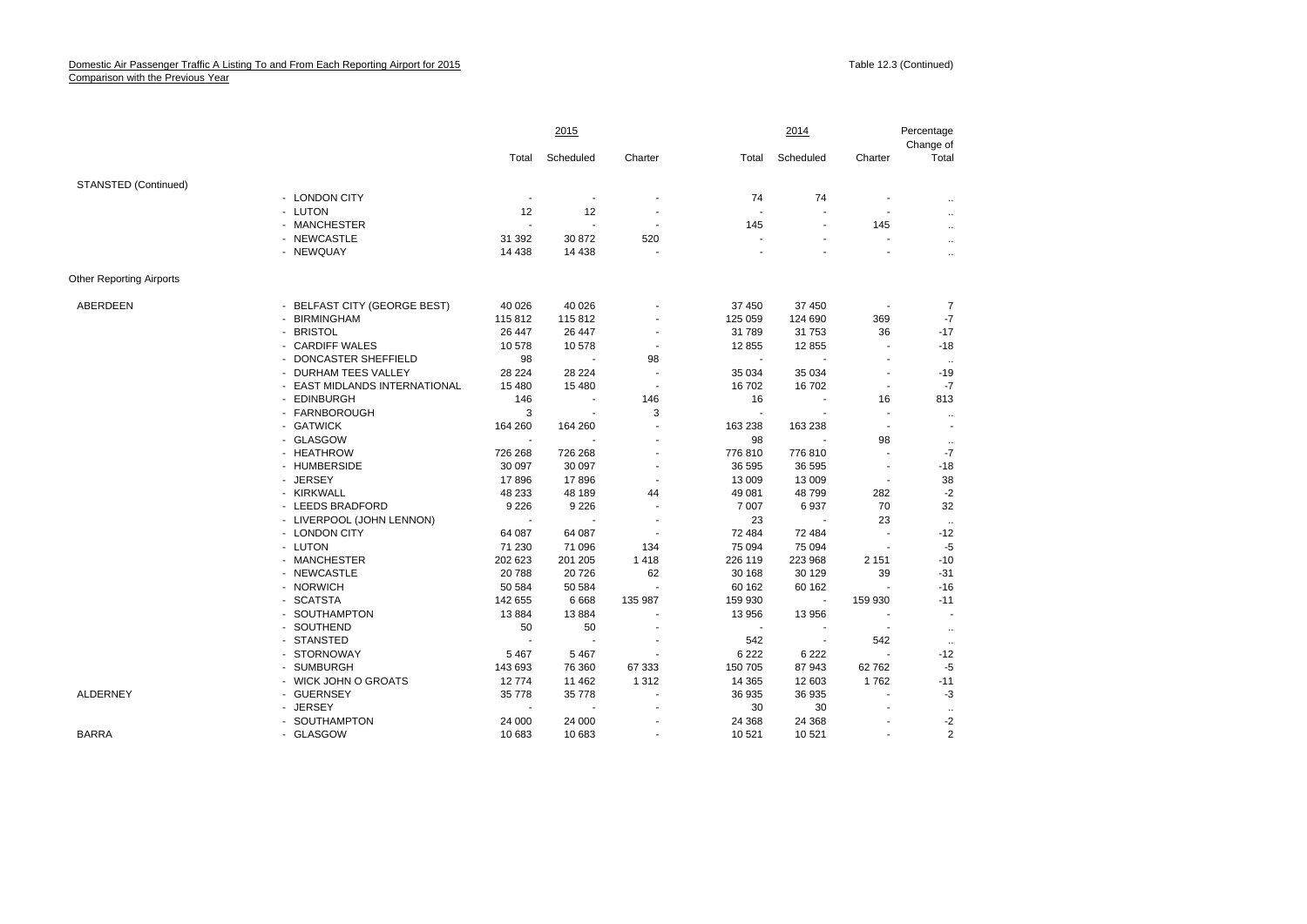|                            |                                                                | <u> 2015 </u> |           |                          |         | <u> 2014 </u> | Percentage     |                      |
|----------------------------|----------------------------------------------------------------|---------------|-----------|--------------------------|---------|---------------|----------------|----------------------|
|                            |                                                                |               |           |                          |         |               |                | Change of            |
|                            |                                                                | Total         | Scheduled | Charter                  | Total   | Scheduled     | Charter        | Total                |
| BELFAST CITY (GEORGE BEST) | - ABERDEEN                                                     | 39 383        | 39 383    |                          | 36 993  | 36 993        |                | 6                    |
|                            | <b>BIRMINGHAM</b>                                              | 256 023       | 255 751   | 272                      | 260 330 | 260 330       |                | $-2$                 |
|                            | <b>BLACKPOOL</b><br>$\overline{\phantom{a}}$                   | 5 3 9 8       | 5 3 9 8   | $\overline{\phantom{a}}$ |         |               |                | $\ddotsc$            |
|                            | <b>CARDIFF WALES</b><br>ä,                                     | 41 862        | 41 862    | Ĭ.                       | 41 006  | 41 006        |                | $\overline{2}$       |
|                            | DONCASTER SHEFFIELD<br>$\blacksquare$                          | 81            | 81        |                          | 5 7 3 4 | 5734          | ٠              | -99                  |
|                            | EAST MIDLANDS INTERNATIONAL                                    | 148 170       | 148 170   |                          | 142 815 | 142815        |                | $\overline{4}$       |
|                            | <b>EDINBURGH</b><br>$\mathbf{r}$                               | 137 972       | 137 938   | 34                       | 142 304 | 142 264       | 40             | -3                   |
|                            | - EXETER                                                       | 34 671        | 34 671    |                          | 36 157  | 36 157        |                | $-4$                 |
|                            | - GATWICK                                                      | 212 427       | 212 287   | 140                      | 277 438 | 277 438       |                | $-23$                |
|                            | <b>GLASGOW</b>                                                 | 155 157       | 155 132   | 25                       | 142 833 | 142 833       |                | 9                    |
|                            | - HEATHROW                                                     | 679 478       | 679 367   | 111                      | 670 244 | 670 244       | ٠              | $\mathbf{1}$         |
|                            | <b>INVERNESS</b><br>$\blacksquare$                             | 29 1 9 3      | 29 193    | $\overline{\phantom{a}}$ | 27 180  | 27 180        | ٠              | $\overline{7}$       |
|                            | - ISLE OF MAN                                                  | 20 0 29       | 20 0 29   |                          | 26 191  | 26 191        |                | $-24$                |
|                            | - LEEDS BRADFORD                                               | 150 842       | 150 842   |                          | 156 542 | 156 542       | ÷              | $-4$                 |
|                            | LIVERPOOL (JOHN LENNON)<br>$\blacksquare$                      | 86 051        | 86 051    |                          |         |               |                |                      |
|                            | - LONDON CITY                                                  | 114 891       | 114 891   |                          | 18 4 54 | 18 4 54       | ٠              | $\ddotsc$<br>523     |
|                            |                                                                |               |           |                          |         |               |                |                      |
|                            | - MANCHESTER                                                   | 276 512       | 276 512   |                          | 297 467 | 297 467       |                | -7                   |
|                            | <b>NEWCASTLE</b><br>$\overline{\phantom{a}}$<br>$\blacksquare$ | 24 3 35       | 24 3 35   |                          | 28 8 82 | 28 882        |                | $-16$                |
|                            | NEWQUAY<br>$\mathbf{r}$                                        | 1605          | 1605      | $\overline{a}$           | 1 5 5 0 | 1 5 5 0       | ä,             | $\overline{4}$       |
|                            | SOUTHAMPTON                                                    | 108 528       | 108 528   |                          | 106 651 | 106 651       |                | $\overline{2}$       |
|                            | SOUTHEND                                                       |               |           |                          | 15      |               | 15             | $\ddot{\phantom{0}}$ |
| BELFAST INTERNATIONAL      | <b>BIRMINGHAM</b><br>$\mathbf{r}$                              | 196 202       | 196 084   | 118                      | 179 503 | 179 254       | 249            | 9                    |
|                            | <b>BOURNEMOUTH</b><br>$\blacksquare$                           | 352           |           | 352                      |         |               |                | $\ddotsc$            |
|                            | <b>BRISTOL</b><br>$\blacksquare$                               | 246 504       | 246 406   | 98                       | 230 833 | 230 793       | 40             | $\overline{7}$       |
|                            | <b>CARDIFF WALES</b><br>$\overline{a}$                         | 317           | 90        | 227                      | 345     |               | 345            | -8                   |
|                            | EAST MIDLANDS INTERNATIONAL                                    | 47            |           | 47                       |         |               |                | $\ddotsc$            |
|                            | <b>EDINBURGH</b><br>$\overline{\phantom{a}}$                   | 262 773       | 262 684   | 89                       | 235 552 | 235 552       |                | 12                   |
|                            | - EXETER                                                       | 192           |           | 192                      |         |               |                | $\ddotsc$            |
|                            | FARNBOROUGH<br>$\overline{a}$                                  | 97            |           | 97                       | ÷       |               |                | $\ddotsc$            |
|                            | - GATWICK                                                      | 474 681       | 474 681   |                          | 438 100 | 438 100       | $\overline{a}$ | 8                    |
|                            | <b>GLASGOW</b><br>$\blacksquare$                               | 266 275       | 265 368   | 907                      | 241 789 | 241 789       |                | 10                   |
|                            | - JERSEY                                                       | 10 355        | 10 355    |                          | 6 2 3 3 | 6 2 3 3       | ÷,             | 66                   |
|                            | - LEEDS BRADFORD                                               |               |           | $\blacksquare$           | 94      |               | 94             | $\ddot{\phantom{0}}$ |
|                            | LIVERPOOL (JOHN LENNON)<br>$\blacksquare$                      | 426 106       | 426 106   | $\overline{\phantom{a}}$ | 418 389 | 418 389       | $\blacksquare$ | $\overline{2}$       |
|                            | - LONDON CITY                                                  | 137           | 52        | 85                       |         |               | ÷              | $\ldots$             |
|                            | - LUTON                                                        | 298 198       | 297 677   | 521                      | 243 289 | 243 233       | 56             | 23                   |
|                            | <b>MANCHESTER</b><br>$\sim$                                    | 224 497       | 224 356   | 141                      | 204 987 | 204 987       | J.             | 10                   |
|                            | <b>NEWCASTLE</b><br>$\blacksquare$                             | 219 499       | 219 499   |                          | 196 738 | 196 738       |                | 12                   |
|                            | SOUTHAMPTON<br>$\mathbf{r}$                                    | 190           |           | 190                      |         |               |                | $\ddotsc$            |
|                            | SOUTHEND                                                       | 94            |           | 94                       | 1 0 0 2 | 1 0 0 2       |                | $-91$                |
|                            | - STANSTED                                                     | 323 641       | 323 535   | 106                      | 306 815 | 306 815       | ٠              | 5                    |
| <b>BENBECULA</b>           | <b>GLASGOW</b><br>$\blacksquare$                               | 23 548        | 23 548    | ÷                        | 23 049  | 23 049        | ٠              | $\overline{2}$       |
|                            | - INVERNESS                                                    | 2 0 5 1       | 2 0 5 1   |                          | 1 4 3 2 | 1 4 3 2       |                | 43                   |
|                            | <b>STORNOWAY</b><br>$\overline{\phantom{a}}$                   | 6488          | 6488      | ÷,                       | 6709    | 6709          |                | -3                   |
| <b>BIGGIN HILL</b>         | <b>BIRMINGHAM</b><br>$\blacksquare$                            | 73            |           | 73                       |         |               |                | $\ddot{\phantom{a}}$ |
|                            | CITY OF DERRY (EGLINTON)<br>$\overline{\phantom{a}}$           | 35            | ä,        | 35                       |         |               |                | ÷.                   |
|                            | - EDINBURGH                                                    | 31            | ä,        | 31                       |         |               |                | $\ddot{\phantom{a}}$ |
|                            | <b>EXETER</b><br>$\blacksquare$                                | 116           |           | 116                      |         |               |                | $\ddot{\phantom{a}}$ |
|                            | <b>INVERNESS</b><br>$\blacksquare$                             | 27            |           | 27                       |         |               |                |                      |
|                            | - LIVERPOOL (JOHN LENNON)                                      | 80            | ÷.        | 80                       |         |               | ٠              |                      |
|                            | - NEWCASTLE                                                    |               | ä,        |                          | 122     |               | 122            |                      |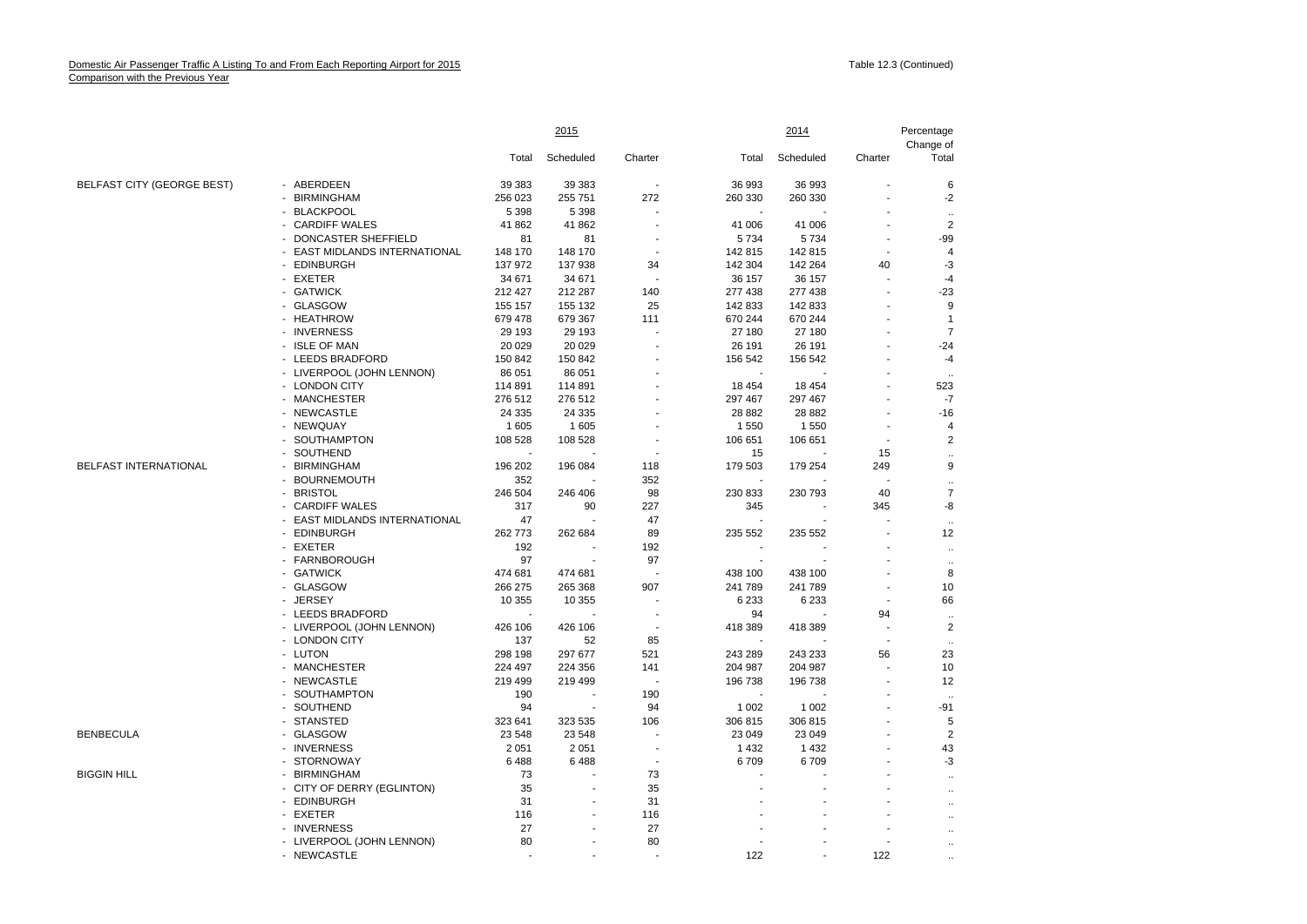|                    |                                             | 2015                     |           |                          |                          | 2014           |                          | Percentage<br>Change of  |  |
|--------------------|---------------------------------------------|--------------------------|-----------|--------------------------|--------------------------|----------------|--------------------------|--------------------------|--|
|                    |                                             | Total                    | Scheduled | Charter                  | Total                    | Scheduled      | Charter                  | Total                    |  |
| <b>BIRMINGHAM</b>  | ABERDEEN<br>$\blacksquare$                  | 115 326                  | 115 326   | $\overline{\phantom{a}}$ | 123 737                  | 123 445        | 292                      | $-7$                     |  |
|                    | <b>BELFAST CITY (GEORGE BEST)</b><br>$\sim$ | 255 798                  | 255 526   | 272                      | 260 103                  | 260 103        | $\blacksquare$           | $-2$                     |  |
|                    | - BELFAST INTERNATIONAL                     | 194 633                  | 194 517   | 116                      | 177 690                  | 177 516        | 174                      | 10                       |  |
|                    | - BOURNEMOUTH                               |                          |           |                          | 62                       |                | 62                       | $\ldots$                 |  |
|                    | CITY OF DERRY (EGLINTON)<br>$\blacksquare$  | ÷,                       |           |                          | 42 230                   | 42 230         | ÷,                       | $\ldots$                 |  |
|                    | <b>DEENETHORPE</b>                          | ÷.                       |           |                          | 1 5 4 2                  |                | 1542                     | $\ldots$                 |  |
|                    | - EDINBURGH                                 | 277 911                  | 277 644   | 267                      | 284 021                  | 284 021        | $\overline{\phantom{a}}$ | $-2$                     |  |
|                    | EXETER<br>$\sim$                            | 14                       |           | 14                       |                          |                | $\overline{\phantom{a}}$ | $\ddotsc$                |  |
|                    | - GATWICK                                   | 147                      | ÷         | 147                      | $\overline{\phantom{a}}$ |                | $\overline{\phantom{a}}$ | $\ddotsc$                |  |
|                    | - GLASGOW                                   | 226 704                  | 226 119   | 585                      | 229 415                  | 229 345        | 70                       | $-1$                     |  |
|                    | - GUERNSEY                                  | 33 746                   | 33 592    | 154                      | 25 089                   | 25 045         | 44                       | 35                       |  |
|                    | - INVERNESS                                 | 41 359                   | 41 359    |                          | 41 224                   | 41 224         |                          | $\overline{\phantom{a}}$ |  |
|                    | - ISLE OF MAN                               | 42 606                   | 42 521    | 85                       | 44 341                   | 44 341         |                          | $-4$                     |  |
|                    | - JERSEY                                    | 58 735                   | 58 735    |                          | 56 206                   | 56 206         |                          | 4                        |  |
|                    | - LEEDS BRADFORD                            | 27                       |           | 27                       |                          |                |                          | $\ddotsc$                |  |
|                    | - LONDON CITY                               | 59                       | 59        |                          | $\sim$                   |                | ٠                        | $\ddotsc$                |  |
|                    | - LUTON                                     | 104                      | ÷,        | 104                      | 214                      | 214            | ÷,                       | $-51$                    |  |
|                    | - MANCHESTER                                |                          |           |                          | 34                       |                | 34                       | $\ddotsc$                |  |
|                    | - NEWCASTLE                                 | 8 4 9 0                  | 8 3 5 6   | 134                      | 8 3 0 5                  | 7939           | 366                      | $\overline{2}$           |  |
|                    | - NEWQUAY                                   | 23 659                   | 23 659    |                          | 18 012                   | 18 012         | ÷,                       | 31                       |  |
|                    | - NORWICH                                   |                          |           |                          | 103                      | ÷,             | 103                      | $\cdot$                  |  |
|                    | <b>STANSTED</b><br>$\sim$                   | 490                      |           | 490                      | 177                      | 177            | $\sim$                   | 177                      |  |
| <b>BLACKPOOL</b>   | - BELFAST INTERNATIONAL                     |                          | ä,        |                          | 148                      | 148            | $\overline{\phantom{a}}$ | $\ddot{\phantom{0}}$     |  |
|                    | <b>BOURNEMOUTH</b>                          |                          |           |                          | 58                       |                | 58                       | $\ddot{\phantom{0}}$     |  |
|                    | - CARDIFF WALES                             |                          |           |                          | $\overline{4}$           |                | $\overline{4}$           | $\ddotsc$                |  |
|                    | <b>GATWICK</b><br>$\blacksquare$            | ÷                        | ÷.        |                          | 70                       | $\overline{a}$ | 70                       | $\ldots$                 |  |
|                    | - ISLE OF MAN                               | 10 339                   | 10 339    |                          | 14 890                   | 14 8 90        | ÷,                       | $-31$                    |  |
|                    | - LUTON                                     |                          |           |                          | 70                       |                | 70                       | $\ddotsc$                |  |
|                    | - NORWICH                                   | $\overline{\phantom{a}}$ |           |                          | 72                       |                | 72                       | $\ddotsc$                |  |
|                    | - SOUTHEND                                  |                          | ÷         |                          | 60                       | ٠              | 60                       | $\ddot{\phantom{0}}$     |  |
| <b>BOURNEMOUTH</b> | <b>BELFAST INTERNATIONAL</b><br>$\sim$      | 314                      |           | 314                      | $\overline{\phantom{a}}$ |                | ÷,                       | $\ddotsc$                |  |
|                    | <b>BIRMINGHAM</b><br>$\sim$                 | 67                       | ÷,        | 67                       | 62                       |                | 62                       | 8                        |  |
|                    | <b>BLACKPOOL</b><br>$\sim$                  | $\overline{a}$           | ÷.        |                          | 56                       | ÷              | 56                       | $\ddotsc$                |  |
|                    | - CARDIFF WALES                             | 60                       | ÷         | 60                       |                          | ÷              | J.                       | $\ddotsc$                |  |
|                    | DONCASTER SHEFFIELD<br>$\sim$               |                          |           |                          | 41                       |                | 41                       | $\ddot{\phantom{0}}$     |  |
|                    | DURHAM TEES VALLEY                          | 76                       |           | 76                       |                          |                |                          | $\ddot{\phantom{0}}$     |  |
|                    | EAST MIDLANDS INTERNATIONAL<br>$\sim$       | 34                       | ÷         | 34                       | $\overline{\phantom{a}}$ | ٠              | $\overline{\phantom{a}}$ | $\ddot{\phantom{0}}$     |  |
|                    | - EDINBURGH                                 | 340                      |           | 340                      |                          |                | $\overline{\phantom{a}}$ | $\ddotsc$                |  |
|                    | - GLASGOW                                   | 33 399                   | 33 399    |                          | 102                      | ä,             | 102                      | $\ddotsc$                |  |
|                    | <b>GUERNSEY</b><br>$\blacksquare$           | 137                      | 52        | 85                       | 112                      | ä,             | 112                      | 22                       |  |
|                    | - HUMBERSIDE                                | $\overline{\phantom{a}}$ | ä,        |                          | 38                       | ä,             | 38                       | $\ddotsc$                |  |
|                    | - JERSEY                                    | 18 012                   | 18 012    | $\blacksquare$           |                          | ÷              |                          | $\ddotsc$                |  |
|                    | - LEEDS BRADFORD                            |                          |           |                          | 33                       |                | 33                       | $\ldots$                 |  |
|                    | - LIVERPOOL (JOHN LENNON)                   | 272                      | ÷,        | 272                      | 119                      |                | 119                      | 129                      |  |
|                    | - MANCHESTER                                | 30 644                   | 30 238    | 406                      | 206                      |                | 206                      | $\ddotsc$                |  |
|                    | - NEWCASTLE                                 | 168                      |           | 168                      |                          | ٠              |                          | $\ldots$                 |  |
|                    | - NORWICH                                   | 128                      | ÷         | 128                      |                          | ÷              |                          | $\ddotsc$                |  |
|                    | - STANSTED                                  | 242                      |           | 242                      |                          |                |                          |                          |  |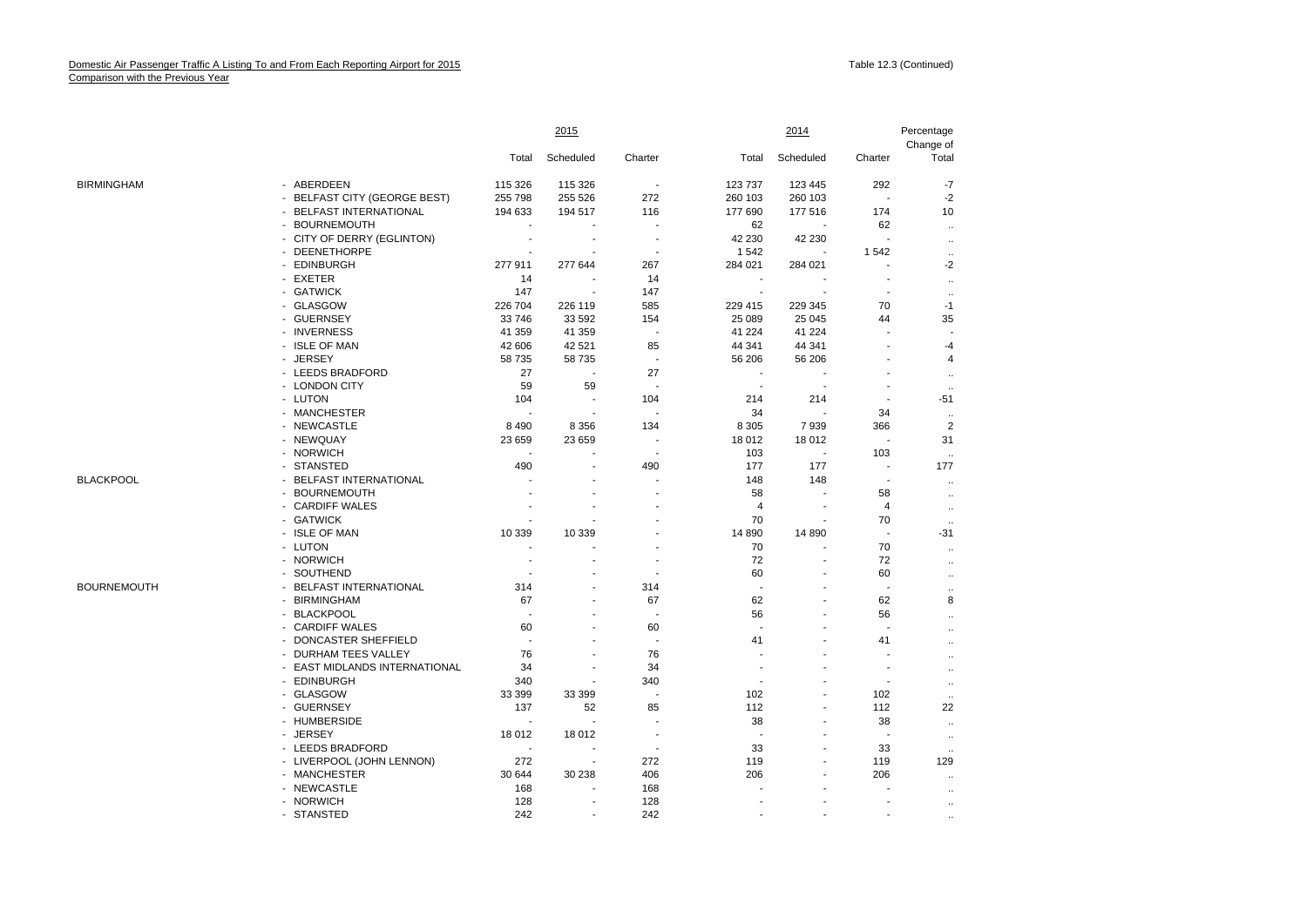|                          |                                                          | 2015    |                          |                          | 2014           | Percentage<br>Change of |                          |                      |
|--------------------------|----------------------------------------------------------|---------|--------------------------|--------------------------|----------------|-------------------------|--------------------------|----------------------|
|                          |                                                          | Total   | Scheduled                | Charter                  | Total          | Scheduled               | Charter                  | Total                |
| <b>BRISTOL</b>           | ABERDEEN                                                 | 26 394  | 26 394                   |                          | 31 671         | 31 636                  | 35                       | $-17$                |
|                          | <b>BELFAST INTERNATIONAL</b><br>$\overline{\phantom{0}}$ | 246 357 | 246 259                  | 98                       | 230 952        | 230 699                 | 253                      | 7                    |
|                          | - EDINBURGH                                              | 351 954 | 351 747                  | 207                      | 322 760        | 322 760                 | $\sim$                   | 9                    |
|                          | - EXETER                                                 |         |                          | $\overline{a}$           | 17             |                         | 17                       | $\ddot{\phantom{a}}$ |
|                          | - GLASGOW                                                | 267 162 | 267 162                  | $\overline{\phantom{a}}$ | 245 288        | 245 288                 | ÷,                       | 9                    |
|                          | - GUERNSEY                                               | 24 248  | 24 24 8                  | $\overline{a}$           | 23 4 22        | 23 4 22                 | ÷.                       | 4                    |
|                          | - HAWARDEN                                               | 4735    | ÷,                       | 4735                     | 5 4 8 2        | 40                      | 5 4 4 2                  | $-14$                |
|                          | - HUMBERSIDE                                             | 62      | $\overline{\phantom{a}}$ | 62                       |                |                         |                          | $\ddotsc$            |
|                          | <b>INVERNESS</b><br>÷.                                   | 82 446  | 82 446                   | $\sim$                   | 77 594         | 77 594                  | ÷,                       | 6                    |
|                          | - ISLE OF MAN                                            | 23 512  | 23 512                   |                          |                |                         |                          | $\ddotsc$            |
|                          | - JERSEY                                                 | 33 369  | 33 369                   |                          | 35 946         | 35 946                  | $\overline{\phantom{a}}$ | $-7$                 |
|                          | - LEEDS BRADFORD                                         |         | ä,                       |                          | 39             |                         | 39                       | $\ddotsc$            |
|                          | - LIVERPOOL (JOHN LENNON)                                | 6       | ÷                        | 6                        | 141            |                         | 141                      | $-96$                |
|                          | - LUTON                                                  |         |                          |                          | $\overline{7}$ |                         | $\overline{7}$           | $\ddotsc$            |
|                          | - NEWCASTLE                                              | 169 231 | 169 145                  | 86                       | 174 461        | 174 461                 | ÷.                       | -3                   |
|                          | <b>STANSTED</b><br>$\overline{\phantom{0}}$              | 29      |                          | 29                       |                |                         |                          |                      |
| CAMBRIDGE                | - JERSEY                                                 | 1741    | $\blacksquare$           | 1741                     | 1 5 3 1        |                         | 1 5 3 1                  | 14                   |
|                          | - MANCHESTER                                             |         |                          |                          | 67             |                         | 67                       |                      |
| CAMPBELTOWN              | - GLASGOW                                                | 8 2 3 4 | 8 2 3 4                  | $\overline{a}$           | 9 3 3 1        | 9 3 3 1                 | ÷,                       | $-12$                |
|                          | <b>ISLAY</b><br>$\overline{a}$                           | 18      | 18                       |                          |                |                         | J.                       | $\ddotsc$            |
| <b>CARDIFF WALES</b>     | - ABERDEEN                                               | 2514    | 2514                     |                          | 1949           | 1949                    | ÷.                       | 29                   |
|                          | - ANGLESEY (VALLEY)                                      | 10 860  | 10 860                   |                          | 8786           | 8786                    | $\overline{\phantom{a}}$ | 24                   |
|                          | <b>BELFAST CITY (GEORGE BEST)</b>                        | 41 992  | 41 992                   | $\blacksquare$           | 41 348         | 41 348                  | $\blacksquare$           | $\overline{2}$       |
|                          | <b>BELFAST INTERNATIONAL</b><br>÷.                       | 224     | ÷,                       | 224                      | 342            |                         | 342                      | $-35$                |
|                          | <b>BIRMINGHAM</b><br>$\blacksquare$                      |         |                          |                          | $\overline{7}$ | $\overline{7}$          | ÷,                       | $\ddotsc$            |
|                          | <b>BLACKPOOL</b>                                         |         |                          | $\blacksquare$           | 34             |                         | 34                       | $\ddot{\phantom{0}}$ |
|                          | <b>BOURNEMOUTH</b><br>$\mathbf{r}$                       | 64      | ٠                        | 64                       |                |                         | $\overline{\phantom{a}}$ | $\ddotsc$            |
|                          | DURHAM TEES VALLEY                                       | 122     | ä,                       | 122                      | ÷              |                         | $\overline{\phantom{a}}$ | $\ddotsc$            |
|                          | - EAST MIDLANDS INTERNATIONAL                            | 95      |                          | 95                       |                |                         | $\overline{a}$           | $\ddotsc$            |
|                          | - EDINBURGH                                              | 69 229  | 68 528                   | 701                      | 57 581         | 57 361                  | 220                      | 20                   |
|                          | <b>EXETER</b><br>ä.                                      |         |                          |                          | 34             |                         | 34                       |                      |
|                          | - FARNBOROUGH                                            | 3       | ٠                        | 3                        | 131            |                         | 131                      | $-98$                |
|                          | - GATWICK                                                | 37      |                          | 37                       | 72             |                         | 72                       | $-49$                |
|                          | - GLASGOW                                                | 18 136  | 18 011                   | 125                      | 27 866         | 27 866                  | ÷.                       | $-35$                |
|                          | - HUMBERSIDE                                             | 231     |                          | 231                      | 260            |                         | 260                      | $-11$                |
|                          | - JERSEY                                                 | 9 4 3 4 | 9434                     | $\overline{\phantom{a}}$ | 7926           | 7926                    |                          | 19                   |
|                          | - LEEDS BRADFORD                                         | 77      |                          | 77                       | 138            |                         | 138                      | $-44$                |
|                          | - LIVERPOOL (JOHN LENNON)                                | 340     | $\overline{\phantom{a}}$ | 340                      | 725            | $\blacksquare$          | 725                      | $-53$                |
|                          | - LUTON                                                  | 78      | ÷                        | 78                       | 124            |                         | 124                      | $-37$                |
|                          | - MANCHESTER                                             | 622     |                          | 622                      | 624            |                         | 624                      |                      |
|                          | - NEWCASTLE                                              | 12 412  | 12 044                   | 368                      | 11778          | 11 186                  | 592                      | 5                    |
|                          | <b>NORWICH</b><br>$\overline{\phantom{a}}$               | 581     | 417                      | 164                      | 206            |                         | 206                      | 182                  |
|                          | SOUTHAMPTON<br>$\blacksquare$                            | 59      | $\overline{a}$           | 59                       | ÷,             |                         | $\overline{a}$           |                      |
|                          | <b>STANSTED</b>                                          | 317     | $\blacksquare$           | 317                      | 194            |                         | 194                      | 63                   |
| CITY OF DERRY (EGLINTON) | <b>BIRMINGHAM</b>                                        |         | ÷                        | $\overline{\phantom{a}}$ | 42 608         | 42 608                  | ÷                        |                      |
|                          | - GLASGOW                                                | 75 986  | 75 986                   | $\sim$                   | 13 3 14        | 13 3 14                 | ÷,                       | 471                  |
|                          | - LIVERPOOL (JOHN LENNON)                                | 77 099  | 77 099                   | $\overline{\phantom{a}}$ | 81 497         | 81 497                  | ÷.                       | $-5$                 |
|                          | - LUTON                                                  | 37      |                          | 37                       |                |                         |                          | $\ddotsc$            |
|                          | - PRESTWICK                                              |         |                          |                          | 52 109         | 52 109                  |                          | $\cdot$              |
|                          | SOUTHAMPTON<br>$\overline{\phantom{0}}$                  | 170     |                          | 170                      |                |                         |                          | $\ddot{\phantom{0}}$ |
|                          | - STANSTED                                               | 125 875 | 125 875                  |                          | 126 414        | 126 414                 | ٠                        |                      |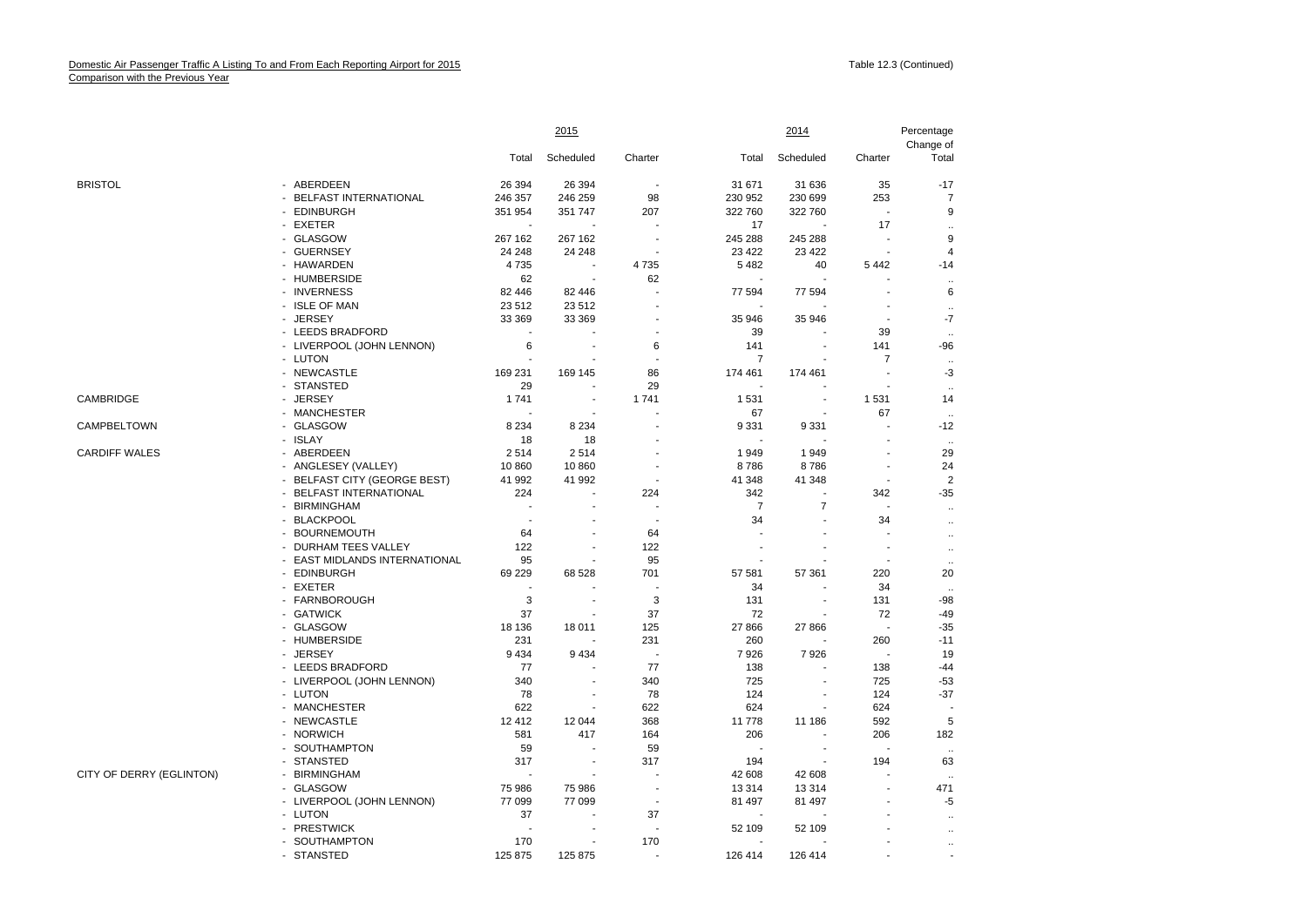## Domestic Air Passenger Traffic A Listing To and From Each Reporting Airport for 2015 Comparison with the Previous Year

|                             |                              | 2015              |                          |                          |                          | Percentage                          |                          |                               |
|-----------------------------|------------------------------|-------------------|--------------------------|--------------------------|--------------------------|-------------------------------------|--------------------------|-------------------------------|
|                             |                              | Total             | Scheduled                | Charter                  | Total                    | Scheduled                           | Charter                  | Change of<br>Total            |
| DONCASTER SHEFFIELD         | - BELFAST CITY (GEORGE BEST) | 79                | 79                       | $\overline{\phantom{a}}$ | 5746                     | 5746                                | $\overline{\phantom{a}}$ | $-99$                         |
|                             | - BOURNEMOUTH                |                   | J.                       | $\sim$                   | 41                       | ÷.                                  | 41                       |                               |
|                             | - GATWICK                    | 37                | $\sim$                   | 37                       | 66                       | $\overline{\phantom{a}}$            | 66                       | <br>$-44$                     |
|                             | - ISLE OF MAN                | 231               | 231                      | $\overline{\phantom{a}}$ | 1 0 6 7                  | 1 0 6 7                             | ÷,                       | $-78$                         |
|                             |                              |                   |                          | $\overline{\phantom{a}}$ |                          |                                     | $\overline{\phantom{a}}$ | $-11$                         |
|                             | - JERSEY                     | 2807              | 2807<br>$\blacksquare$   |                          | 3 1 6 7                  | 3 1 6 7<br>$\overline{\phantom{a}}$ |                          |                               |
|                             | - LUTON                      | 58                |                          | 58                       | 128                      |                                     | 128                      | $-55$                         |
|                             | - SOUTHAMPTON                |                   |                          | $\overline{\phantom{a}}$ | 11                       | 11                                  |                          | $\cdot\cdot$                  |
|                             | - STANSTED                   | 80                |                          | 80                       | $\blacksquare$           |                                     | $\overline{a}$           | $\ldots$                      |
| <b>DUNDEE</b>               | - FARNBOROUGH                | 9                 |                          | 9                        |                          |                                     |                          | $\ldots$                      |
|                             | - JERSEY                     | 1 2 9 1           | $\overline{a}$           | 1 2 9 1                  | 1 5 5 3                  | $\overline{\phantom{a}}$            | 1553                     | $-17$                         |
|                             | - LIVERPOOL (JOHN LENNON)    | 80                |                          | 80                       |                          | $\overline{\phantom{a}}$            |                          | $\ldots$                      |
|                             | - LONDON CITY                |                   | $\overline{a}$           | $\overline{\phantom{a}}$ | 4 5 9 4                  | 4594                                | ٠                        | $\ddotsc$                     |
|                             | - LUTON                      | 78                | ÷                        | 78                       | $\blacksquare$           |                                     |                          | $\cdot\cdot$                  |
|                             | - MANCHESTER                 |                   |                          | $\overline{a}$           | 48                       | $\overline{\phantom{a}}$            | 48                       | $\ddotsc$                     |
|                             | - STANSTED                   | 20 187            | 20 187                   | $\overline{\phantom{a}}$ | 15 665                   | 15 6 65                             | ÷                        | 29                            |
|                             | - SUMBURGH                   |                   | $\blacksquare$           | $\overline{\phantom{a}}$ | 48                       |                                     | 48                       | $\ddotsc$                     |
| <b>DURHAM TEES VALLEY</b>   | - ABERDEEN                   | 28 086            | 28 086                   | $\overline{a}$           | 35 303                   | 35 303                              |                          | $-20$                         |
|                             | - BOURNEMOUTH                | 75                | ÷,                       | 75                       | $\overline{a}$           |                                     | $\blacksquare$           | $\ddotsc$                     |
|                             | - CARDIFF WALES              | 114               | ÷,                       | 114                      | $\blacksquare$           | $\overline{\phantom{a}}$            | ä,                       | $\ddotsc$                     |
|                             | - FARNBOROUGH                | 73                | $\blacksquare$           | 73                       | 62                       | $\overline{a}$                      | 62                       | 18                            |
|                             | - GATWICK                    | 63                |                          | 63                       | 35                       | ÷,                                  | 35                       | 80                            |
|                             | - GLASGOW                    | 12                | ÷,                       | 12                       | ÷,                       | $\overline{\phantom{a}}$            | ä,                       | $\ddotsc$                     |
|                             | - HEATHROW                   | 47                | ÷.                       | 47                       | $\sim$                   | ÷                                   | $\overline{a}$           | $\ddotsc$                     |
|                             | - JERSEY                     | 2 4 0 8           | 2 4 0 8                  | $\overline{\phantom{a}}$ | 2 1 1 3                  | 2 1 1 3                             | $\blacksquare$           | 14                            |
|                             | - LUTON                      | 374               | $\overline{\phantom{a}}$ | 374                      | 32                       | ÷,                                  | 32                       | 1069                          |
|                             | - NEWCASTLE                  | 5                 | 5                        | $\blacksquare$           | $\blacksquare$           | ÷                                   | $\sim$                   |                               |
|                             | - NORWICH                    | 15                | 15                       | $\blacksquare$           | 72                       | $\overline{\phantom{a}}$            | 72                       | $-79$                         |
|                             | - SOUTHAMPTON                |                   |                          | ÷                        | 2                        | 2                                   | $\overline{a}$           |                               |
|                             | - STANSTED                   |                   |                          |                          | 40                       | $\overline{a}$                      | 40                       | $\ddotsc$                     |
| EAST MIDLANDS INTERNATIONAL | - ABERDEEN                   |                   | 14 647                   | $\blacksquare$           | 16 683                   | 16 683                              |                          | $\ddot{\phantom{a}}$<br>$-12$ |
|                             |                              | 14 647<br>147 991 | 147 991                  | $\overline{\phantom{a}}$ |                          | 142 361                             |                          | $\overline{4}$                |
|                             | - BELFAST CITY (GEORGE BEST) |                   |                          |                          | 142 361                  |                                     |                          |                               |
|                             | - BELFAST INTERNATIONAL      | 50                |                          | 50                       | $\blacksquare$           |                                     |                          | $\ldots$                      |
|                             | - BOURNEMOUTH                | 50                | $\overline{\phantom{a}}$ | 50                       | $\overline{a}$           |                                     |                          | $\ldots$                      |
|                             | - CARDIFF WALES              | 95                |                          | 95                       |                          |                                     |                          | $\ldots$                      |
|                             | - EDINBURGH                  | 95 307            | 95 307                   | $\overline{\phantom{a}}$ | 92 683                   | 92 683                              |                          | 3                             |
|                             | - FARNBOROUGH                | 76                | $\overline{\phantom{a}}$ | 76                       | $\overline{\phantom{a}}$ |                                     |                          | $\ddotsc$                     |
|                             | - GATWICK                    | 182               | $\overline{\phantom{a}}$ | 182                      | 42                       | $\overline{\phantom{a}}$            | 42                       | 333                           |
|                             | - GLASGOW                    | 94 954            | 94 954                   | $\overline{a}$           | 91 901                   | 91 901                              | ÷                        | 3                             |
|                             | - GUERNSEY                   | 30 893            | 30 893                   | $\blacksquare$           | 26 932                   | 26 932                              | ÷                        | 15                            |
|                             | - HUMBERSIDE                 | 50                | 50                       | $\overline{\phantom{a}}$ | $\blacksquare$           | $\overline{\phantom{a}}$            | ÷                        | $\ddot{\phantom{a}}$          |
|                             | - JERSEY                     | 30 538            | 30 538                   | $\blacksquare$           | 35 518                   | 35 518                              | $\overline{a}$           | $-14$                         |
|                             | - MANCHESTER                 |                   | ÷.                       | $\blacksquare$           | 222                      | ÷                                   | 222                      |                               |
|                             | - NEWCASTLE                  | 288               | $\sim$                   | 288                      | 751                      | ÷,                                  | 751                      | $-62$                         |
|                             | - NORWICH                    | 39                | 39                       | $\blacksquare$           | $\blacksquare$           | $\overline{\phantom{a}}$            |                          | $\ddot{\phantom{a}}$          |
|                             | - SOUTHAMPTON                | 68                | ÷,                       | 68                       | $\blacksquare$           | $\overline{\phantom{a}}$            | ä,                       | $\ddotsc$                     |
|                             | - STANSTED                   |                   |                          |                          | 170                      | 170                                 |                          | $\ddot{\phantom{a}}$          |
|                             | - STORNOWAY                  | 248               |                          | 248                      | 92                       |                                     | 92                       | 170                           |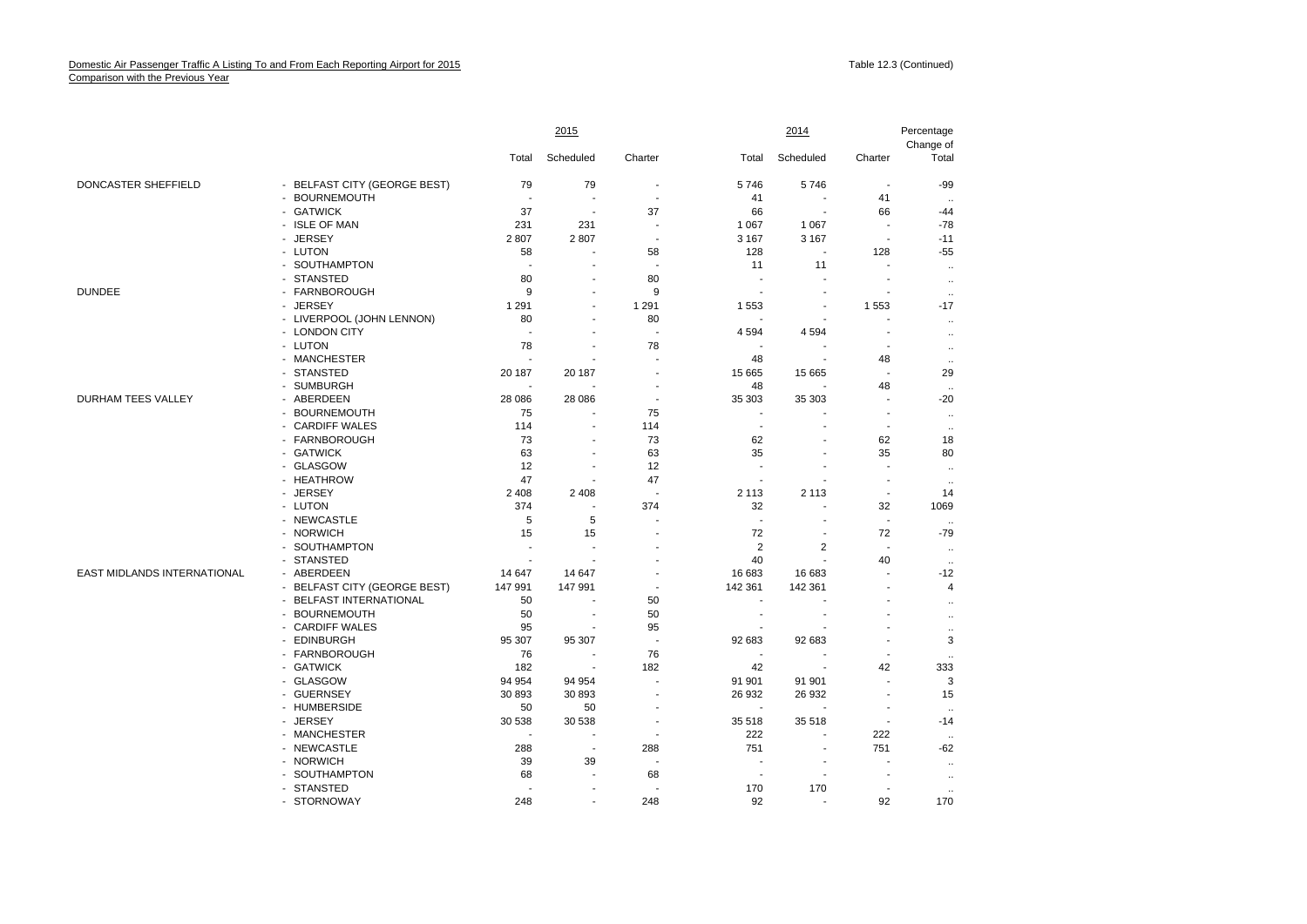|           |                               |                | <u>2015</u>    |                          |                | 2014      |                          |                         |
|-----------|-------------------------------|----------------|----------------|--------------------------|----------------|-----------|--------------------------|-------------------------|
|           |                               | Total          | Scheduled      | Charter                  | Total          | Scheduled | Charter                  | Total                   |
| EDINBURGH | - ABERDEEN                    | 147            |                | 147                      |                |           |                          |                         |
|           | - BELFAST CITY (GEORGE BEST)  | 138 444        | 138 444        | $\overline{\phantom{a}}$ | 143 466        | 143 466   |                          | $-4$                    |
|           | - BELFAST INTERNATIONAL       | 262 973        | 262 878        | 95                       | 235 727        | 235 727   |                          | 12                      |
|           | - BIGGIN HILL                 | 31             |                | 31                       |                |           |                          | $\ldots$                |
|           | - BIRMINGHAM                  | 278 236        | 278 106        | 130                      | 285 668        | 285 618   | 50                       | $-3$                    |
|           | - BOURNEMOUTH                 | 348            |                | 348                      |                |           | $\blacksquare$           | $\ddotsc$               |
|           | - BRISTOL                     | 352 658        | 352 477        | 181                      | 322 709        | 322 709   | $\overline{\phantom{a}}$ | 9                       |
|           | - CARDIFF WALES               | 69 672         | 68 971         | 701                      | 57817          | 57 582    | 235                      | 21                      |
|           | - EAST MIDLANDS INTERNATIONAL | 95 304         | 95 304         | $\overline{\phantom{a}}$ | 93 277         | 93 212    | 65                       | $\overline{\mathbf{c}}$ |
|           | - EXETER                      | 45 115         | 45 115         | $\overline{\phantom{a}}$ | 38 265         | 38 265    | $\overline{\phantom{a}}$ | 18                      |
|           | - FARNBOROUGH                 | 37             |                | 37                       | 114            |           | 114                      | $-68$                   |
|           | - GATWICK                     | 675 632        | 675 632        |                          | 692 873        | 692 826   | 47                       | $-2$                    |
|           | - HEATHROW                    | 1 384 244      | 1 384 244      |                          | 1 473 432      | 1 473 431 | $\mathbf{1}$             | $-6$                    |
|           | - INVERNESS                   |                |                |                          | 39             | 24        | 15                       | $\ddotsc$               |
|           | - JERSEY                      | 6412           | 6412           |                          | 3 1 6 4        | 3 1 6 4   | ÷                        | 103                     |
|           | - KIRKWALL                    | 44 530         | 44 530         |                          | 45 444         | 45 444    |                          | $-2$                    |
|           | - LIVERPOOL (JOHN LENNON)     | 2776           | 2776           | ٠                        |                |           |                          | $\ddot{\phantom{a}}$    |
|           | - LONDON CITY                 | 534 049        | 534 049        |                          | 353 652        | 353 652   |                          | 51                      |
|           | - LUTON                       | 268 314        | 268 234        | 80                       | 260 866        | 260 866   | $\overline{a}$           | 3                       |
|           | - MANCHESTER                  | 114 095        | 114 095        |                          | 109 279        | 109 224   | 55                       | $\overline{4}$          |
|           | - NEWQUAY                     | 2 3 5 8        | 2 3 5 8        |                          | 2 3 3 2        | 2 3 3 2   |                          | -1                      |
|           | - NORWICH                     | 29 260         | 29 260         |                          | 28 460         | 28 460    |                          | 3                       |
|           | - SOUTHAMPTON                 | 194 058        | 194 058        |                          | 203 151        | 203 151   |                          | $-4$                    |
|           | - SOUTHEND                    |                |                | ÷,                       | 24 10 6        | 24 106    |                          | $\ddotsc$               |
|           | - STANSTED                    | 622 214        | 621 731        | 483                      | 359 830        | 359 830   |                          | 73                      |
|           | - STORNOWAY                   | 20 607         | 20 607         | L,                       | 20 497         | 20 497    |                          | $\sim$                  |
|           | - SUMBURGH                    | 44 786         | 44 786         | $\overline{\phantom{a}}$ | 45 011         | 45 011    |                          | $\blacksquare$          |
|           | - WICK JOHN O GROATS          | 11 067         | 11 067         |                          | 11 718         | 11718     |                          | -6                      |
| EXETER    | - BELFAST CITY (GEORGE BEST)  | 35 276         | 35 276         | $\overline{\phantom{a}}$ | 38 321         | 38 321    |                          | -8                      |
|           | - BELFAST INTERNATIONAL       | 190            |                | 190                      |                |           |                          | $\ddotsc$               |
|           | - BIGGIN HILL                 | 112            | $\blacksquare$ | 112                      |                |           |                          | $\ddotsc$               |
|           | - BIRMINGHAM                  | 26             |                | 26                       |                |           |                          | $\ldots$                |
|           | - CARDIFF WALES               | $\overline{4}$ |                | 4                        | 96             |           | 96                       | $-96$                   |
|           | - EDINBURGH                   | 45 397         | 45 397         | $\overline{\phantom{a}}$ | 38 234         | 38 234    |                          | 19                      |
|           | - GATWICK                     | 111            |                | 111                      |                |           |                          | $\ddot{\phantom{0}}$    |
|           | - GLASGOW                     | 3 0 5 9        | 3 0 5 9        |                          | 20 7 25        | 20725     |                          | -85                     |
|           | - GUERNSEY                    | 25 0 76        | 25 076         | $\overline{a}$           | 22 650         | 22 650    | ä,                       | 11                      |
|           | - ISLES OF SCILLY (ST.MARYS)  | 14 002         | 14 002         | $\overline{\phantom{a}}$ | 15 3 9 9       | 15 3 9 9  |                          | -9                      |
|           | - JERSEY                      | 37 590         | 37 590         | $\overline{\phantom{a}}$ | 34 950         | 34 950    |                          | 8                       |
|           | - LEEDS BRADFORD              | 25             |                | 25                       |                |           |                          | $\ldots$                |
|           | - LONDON CITY                 | 50 161         | 50 161         | $\overline{\phantom{a}}$ | 10 124         | 10 124    | $\blacksquare$           | 395                     |
|           | - LUTON                       |                |                | $\overline{\phantom{a}}$ | 89             |           | 89                       | $\ldots$                |
|           | - MANCHESTER                  | 127 644        | 127 566        | 78                       | 109 038        | 108 771   | 267                      | 17                      |
|           | - NEWCASTLE                   | 35 883         | 35 795         | 88                       | 12 844         | 12 844    |                          | 179                     |
|           | - NEWQUAY                     | 47             | 45             | $\sqrt{2}$               | 13             | 13        | $\overline{\phantom{a}}$ | 262                     |
|           | - NORWICH                     | 55             | $\blacksquare$ | 55                       | $\blacksquare$ | $\sim$    | $\blacksquare$           | $\ddotsc$               |
|           |                               |                |                |                          |                |           |                          |                         |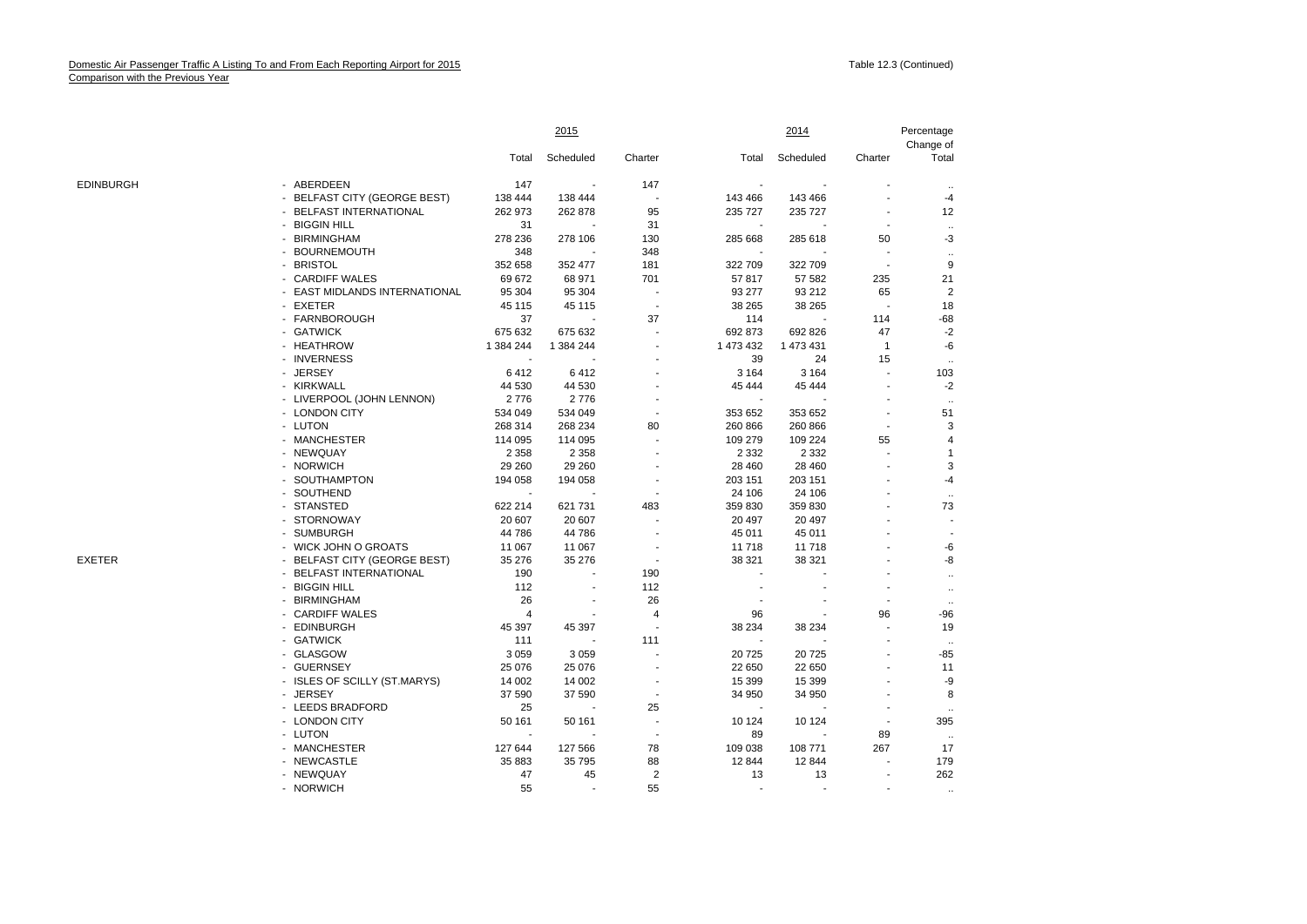|                 |                               | 2015    |           |         | <u>2014</u>      |                  |                          |                           |
|-----------------|-------------------------------|---------|-----------|---------|------------------|------------------|--------------------------|---------------------------|
|                 |                               | Total   | Scheduled | Charter | Total            | Scheduled        | Charter                  | Change of<br>Total        |
| GLASGOW         | - ABERDEEN                    | 21      | 21        |         | 98               |                  | 98                       | $-79$                     |
|                 | - BARRA                       | 10891   | 10891     |         | 10 653           | 10 653           |                          | $\overline{2}$            |
|                 | - BELFAST CITY (GEORGE BEST)  | 155 903 | 155 903   |         | 143 521          | 143 521          |                          | 9                         |
|                 | - BELFAST INTERNATIONAL       | 266 410 | 265 568   | 842     | 241 671          | 241 671          |                          | 10                        |
|                 | - BENBECULA                   | 23 861  | 23 861    |         | 23 342           | 23 342           |                          | $\overline{2}$            |
|                 | - BIRMINGHAM                  | 226 816 | 226 200   | 616     | 230 580          | 230 510          | 70                       | $-2$                      |
|                 | - BOURNEMOUTH                 | 33 651  | 33 651    |         | 102              |                  | 102                      | $\ddot{\phantom{a}}$      |
|                 | - BRISTOL                     | 267 679 | 267 657   | 22      | 245 311          | 245 134          | 177                      | 9                         |
|                 | - CAMPBELTOWN                 | 8 3 4 7 | 8 3 4 7   |         | 9 3 1 8          | 9318             | $\overline{\phantom{a}}$ | $-10$                     |
|                 | - CARDIFF WALES               | 18 288  | 18 122    | 166     | 26 541           | 26 514           | 27                       | $-31$                     |
|                 | - CITY OF DERRY (EGLINTON)    | 75 907  | 75 907    |         | 13 296           | 13 29 6          |                          | 471                       |
|                 | - DURHAM TEES VALLEY          | 12      |           | 12      |                  |                  |                          | $\ddotsc$                 |
|                 | - EAST MIDLANDS INTERNATIONAL | 95 055  | 95 055    |         | 92 299           | 92 299           |                          | 3                         |
|                 | - EXETER                      | 3 0 3 6 | 3 0 3 6   |         | 20796            | 20796            |                          | $-85$                     |
|                 | - FARNBOROUGH                 | 6       |           | 6       |                  |                  |                          | $\ldots$                  |
|                 | - GATWICK                     | 614 293 | 614 125   | 168     | 615 043          | 615 043          |                          |                           |
|                 | - GUERNSEY                    |         |           |         | 97               |                  | 97                       | $\ddotsc$                 |
|                 | - HEATHROW                    | 908 016 | 908 016   |         | 871 127          | 871 127          |                          | 4                         |
|                 | - HUMBERSIDE                  |         |           |         | 10               |                  | 10                       | $\ddotsc$                 |
|                 | - INVERNESS                   |         |           |         | 67               |                  | 67                       | $\ddot{\phantom{0}}$      |
|                 | - ISLAY                       | 28 698  | 28 698    |         | 27 196           | 27 196           |                          | 6                         |
|                 | - ISLE OF MAN                 | 9 9 0 1 | 9 9 0 1   |         | 7549             | 7549             |                          | 31                        |
|                 | - JERSEY                      | 34 665  | 34 665    |         | 33 984           | 33 984           |                          | $\overline{2}$            |
|                 | - KIRKWALL                    | 17 372  | 17 372    |         | 17 345           | 17 345           |                          |                           |
|                 | - LEEDS BRADFORD              | 8 3 3 2 | 8 3 3 2   |         | 9779             | 9779             |                          | $-15$                     |
|                 | - LIVERPOOL (JOHN LENNON)     | 16      |           | 16      | 146              |                  | 146                      | $-89$                     |
|                 | - LONDON CITY                 | 238 642 | 238 642   |         | 208 246          | 208 246          |                          | 15                        |
|                 | - LUTON                       | 216 260 | 216 196   | 64      | 271 909          | 271 801          | 108                      | $-20$                     |
|                 | - MANCHESTER                  | 45 389  | 45 248    | 141     | 68 311           | 68 152           | 159                      | $-34$                     |
|                 | - NEWCASTLE                   | 12      |           | 12      |                  |                  |                          |                           |
|                 | - PRESTWICK                   | 304     | 304       |         |                  |                  |                          | $\ddot{\phantom{a}}$      |
|                 | - SOUTHAMPTON                 | 158 310 | 158 310   |         | 173 007          | 173 007          | $\blacksquare$           | $\ddotsc$<br>-8           |
|                 | - SOUTHEND                    |         |           |         | 27               |                  | 27                       |                           |
|                 | - STANSTED                    | 533 535 | 533 535   |         | 304 106          | 304 099          | $\overline{7}$           | $\ddotsc$<br>75           |
|                 | - STORNOWAY                   | 62 413  | 62 413    |         | 61 921           | 61 921           |                          |                           |
|                 | - SUMBURGH                    | 28 599  | 28 5 9 9  |         | 24 496           | 24 49 6          |                          | 17                        |
|                 | - TIREE                       | 8675    | 8675      |         | 7996             | 7996             |                          | 8                         |
| GLOUCESTERSHIRE | - ISLE OF MAN                 | 11718   | 11718     |         | 14 581           | 14 581           |                          | $-20$                     |
|                 | <b>JERSEY</b>                 | 534     | 534       |         |                  |                  |                          | -5                        |
| GUERNSEY        | - ALDERNEY                    | 35 827  | 35 827    |         | 560              | 560              |                          | $-3$                      |
|                 | - BIRMINGHAM                  | 28 228  | 28 057    | 171     | 37 046<br>24 199 | 37 046<br>24 117 | 82                       | 17                        |
|                 | - BOURNEMOUTH                 | 147     | 62        |         |                  |                  |                          |                           |
|                 | - BRISTOL                     | 24 195  | 24 195    | 85      | 23 900           |                  |                          | $\ddotsc$<br>$\mathbf{1}$ |
|                 |                               |         |           |         |                  | 23 900           |                          |                           |
|                 | - EAST MIDLANDS INTERNATIONAL | 31 311  | 31 311    |         | 27 118           | 27 118           |                          | 15                        |
|                 | - EXETER                      | 24 734  | 24 7 34   |         | 22 293           | 22 293           |                          | 11                        |
|                 | - GATWICK                     | 319 116 | 319 116   |         | 316 028          | 316 028          |                          |                           |
|                 | - GLASGOW                     |         |           |         | 91               |                  | 91                       | $\ddot{\phantom{0}}$      |
|                 | - HAVERFORD WEST              | 26      |           | 26      |                  |                  |                          | $\ddotsc$                 |
|                 | - JERSEY                      | 127 014 | 126 838   | 176     | 131 677          | 131 677          |                          | -4                        |
|                 | - LIVERPOOL (JOHN LENNON)     | 128     | 128       |         |                  |                  |                          | $\ddot{\phantom{a}}$      |
|                 | - LONDON CITY                 | 22 317  | 22 317    |         | 4702             | 4702             |                          | 375                       |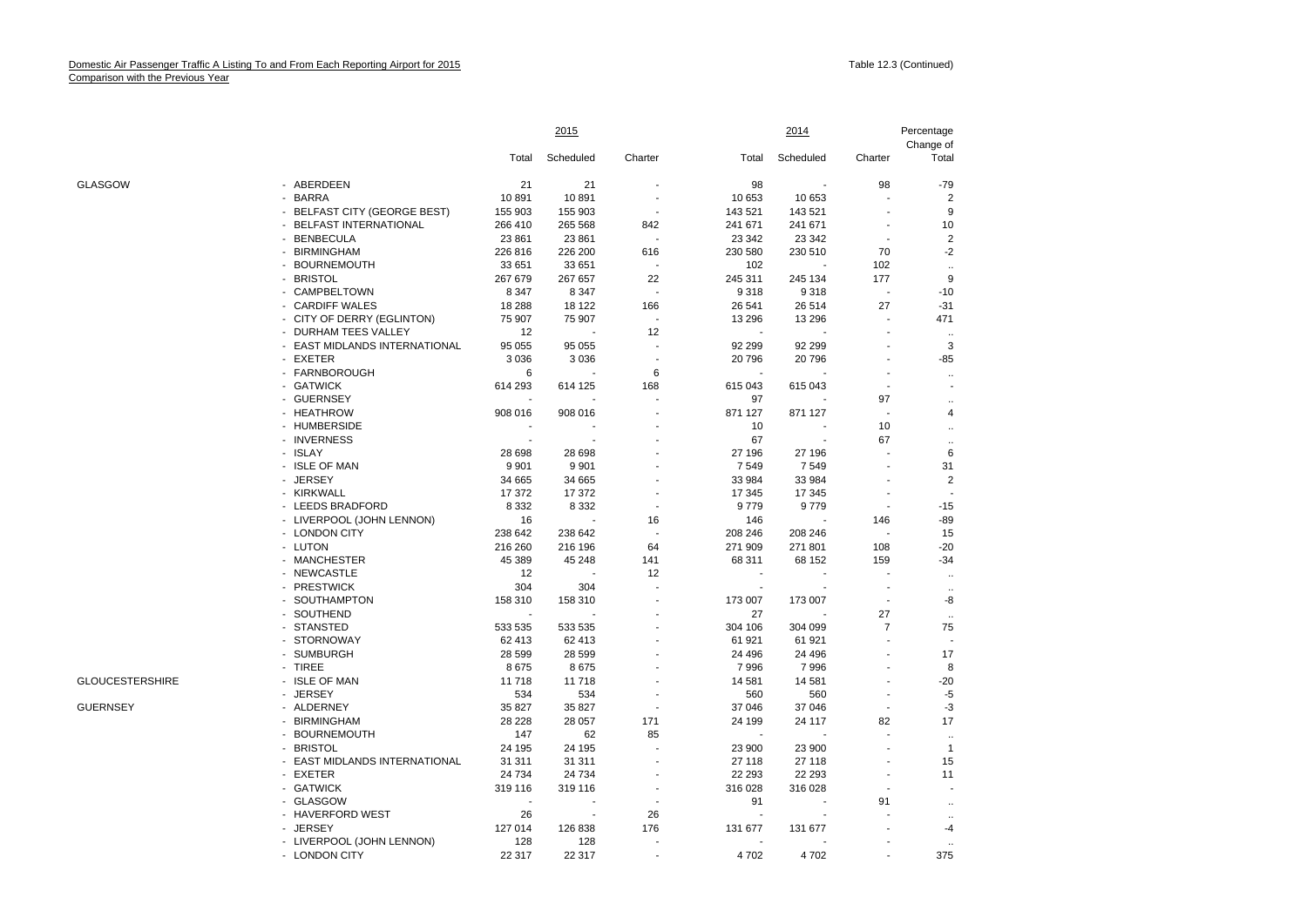|                             |                               | 2015                     |                |                          |                          | 2014           |                          |                    |
|-----------------------------|-------------------------------|--------------------------|----------------|--------------------------|--------------------------|----------------|--------------------------|--------------------|
|                             |                               | Total                    | Scheduled      | Charter                  | Total                    | Scheduled      | Charter                  | Change of<br>Total |
| <b>GUERNSEY</b> (Continued) |                               |                          |                |                          |                          |                |                          |                    |
|                             | - MANCHESTER                  | 67 733                   | 67733          | $\overline{a}$           | 63 295                   | 63 295         |                          | $\overline{7}$     |
|                             | - NEWQUAY                     | 37                       |                | 37                       |                          |                |                          |                    |
|                             | - NORWICH                     | 651                      | 649            | $\overline{2}$           | 923                      | 923            |                          | $-29$              |
|                             | - SOUTHAMPTON                 | 140 425                  | 140 425        | ÷,                       | 178 950                  | 178 950        |                          | $-22$              |
|                             | - STANSTED                    | 26 738                   | 26 738         | $\blacksquare$           | 21 7 62                  | 21 762         |                          | 23                 |
| <b>HUMBERSIDE</b>           | - ABERDEEN                    | 31 099                   | 31 099         | $\sim$                   | 38 419                   | 38 419         | ÷,                       | $-19$              |
|                             | - BRISTOL                     | 62                       |                | 62                       |                          |                |                          |                    |
|                             | - CARDIFF WALES               | 142                      | $\overline{a}$ | 142                      | 211                      |                | 211                      | $-33$              |
|                             | - EAST MIDLANDS INTERNATIONAL | 181                      | 181            | ÷,                       |                          |                |                          | $\ddotsc$          |
|                             | - EDINBURGH                   | 33                       | $\blacksquare$ | 33                       |                          |                | $\overline{\phantom{a}}$ | $\ddotsc$          |
|                             | - GATWICK                     | 140                      |                | 140                      | 36                       |                | 36                       | 289                |
|                             | - JERSEY                      | 2 3 8 5                  | 2 3 8 5        | ÷,                       | 2 5 5 0                  | 2 5 5 0        |                          | -6                 |
|                             | - LEEDS BRADFORD              |                          |                | $\overline{\phantom{a}}$ | 91                       |                | 91                       | $\ddotsc$          |
|                             | - LIVERPOOL (JOHN LENNON)     | 168                      |                | 168                      | $\overline{\phantom{a}}$ |                | $\overline{\phantom{a}}$ | $\ddotsc$          |
|                             | - LUTON                       |                          |                | ä,                       | 80                       |                | 80                       | $\ldots$           |
|                             | - NEWCASTLE                   | $\overline{a}$           |                | $\overline{a}$           | 33                       |                | 33                       | $\ddotsc$          |
|                             | - NORWICH                     | 48                       |                | 48                       | 324                      | 261            | 63                       | $-85$              |
|                             | - SOUTHAMPTON                 | 33                       |                | 33                       | 37                       | $\blacksquare$ | 37                       | $-11$              |
|                             | - STANSTED                    |                          |                |                          | 142                      |                | 142                      | $\ddotsc$          |
| <b>INVERNESS</b>            | - ABERDEEN                    | 13                       |                | 13                       | $\overline{a}$           |                |                          | $\ldots$           |
|                             | - BELFAST CITY (GEORGE BEST)  | 29 2 94                  | 29 29 4        | $\overline{a}$           | 27 376                   | 27 376         | $\overline{a}$           | $\overline{7}$     |
|                             | - BENBECULA                   | 5794                     | 5794           | $\blacksquare$           | 5985                     | 5985           |                          | $-3$               |
|                             | <b>BIGGIN HILL</b>            | 24                       |                | 24                       |                          |                |                          | $\ldots$           |
|                             | - BIRMINGHAM                  | 41 539                   | 41 539         | ä,                       | 41 234                   | 41 234         |                          |                    |
|                             | - BRISTOL                     | 82 218                   | 82 218         | $\blacksquare$           | 77 550                   | 77 550         |                          | 6                  |
|                             | - EDINBURGH                   | 31                       | 31             |                          | 154                      | 139            | 15                       | $-80$              |
|                             | - GATWICK                     | 208 749                  | 208 749        |                          | 193713                   | 193 615        | 98                       | 8                  |
|                             | - GLASGOW                     | $\overline{\phantom{a}}$ |                | $\blacksquare$           | 67                       |                | 67                       | ٠.                 |
|                             | - JERSEY                      | 2 0 8 0                  | 2 0 2 5        | 55                       | 1790                     | 1790           |                          | 16                 |
|                             | - KIRKWALL                    | 19919                    | 19919          | $\overline{\phantom{a}}$ | 19 111                   | 19 111         | $\overline{\phantom{a}}$ | 4                  |
|                             | - LEEDS BRADFORD              | 39                       | 39             |                          |                          |                |                          |                    |
|                             | - LONDON CITY                 | 4 8 5 1                  | 4851           | $\overline{\phantom{a}}$ | 7 4 7 8                  | 7478           | $\overline{a}$           | $-35$              |
|                             | - LUTON                       | 94 632                   | 94 539         | 93                       | 90 577                   | 90 561         | 16                       | $\overline{4}$     |
|                             | - MANCHESTER                  | 84 492                   | 84 436         | 56                       | 70 462                   | 70 439         | 23                       | 20                 |
|                             | - NEWCASTLE                   | 24                       |                | 24                       |                          |                | $\overline{\phantom{a}}$ | $\ldots$           |
|                             | - STORNOWAY                   | 27 133                   | 26 923         | 210                      | 29 3 62                  | 28 872         | 490                      | -8                 |
|                             | - SUMBURGH                    | 3733                     | 3733           |                          | 3 4 0 1                  | 3 4 0 1        |                          | 10                 |
|                             | - WICK JOHN O GROATS          |                          |                |                          | 22                       | 22             |                          | $\ddotsc$          |
| <b>ISLAY</b>                | - CAMPBELTOWN                 | 55                       | 55             | ÷                        |                          |                |                          | $\cdot\cdot$       |
|                             | - GLASGOW                     | 28 308                   | 28 308         |                          | 26 913                   | 26 913         |                          | 5                  |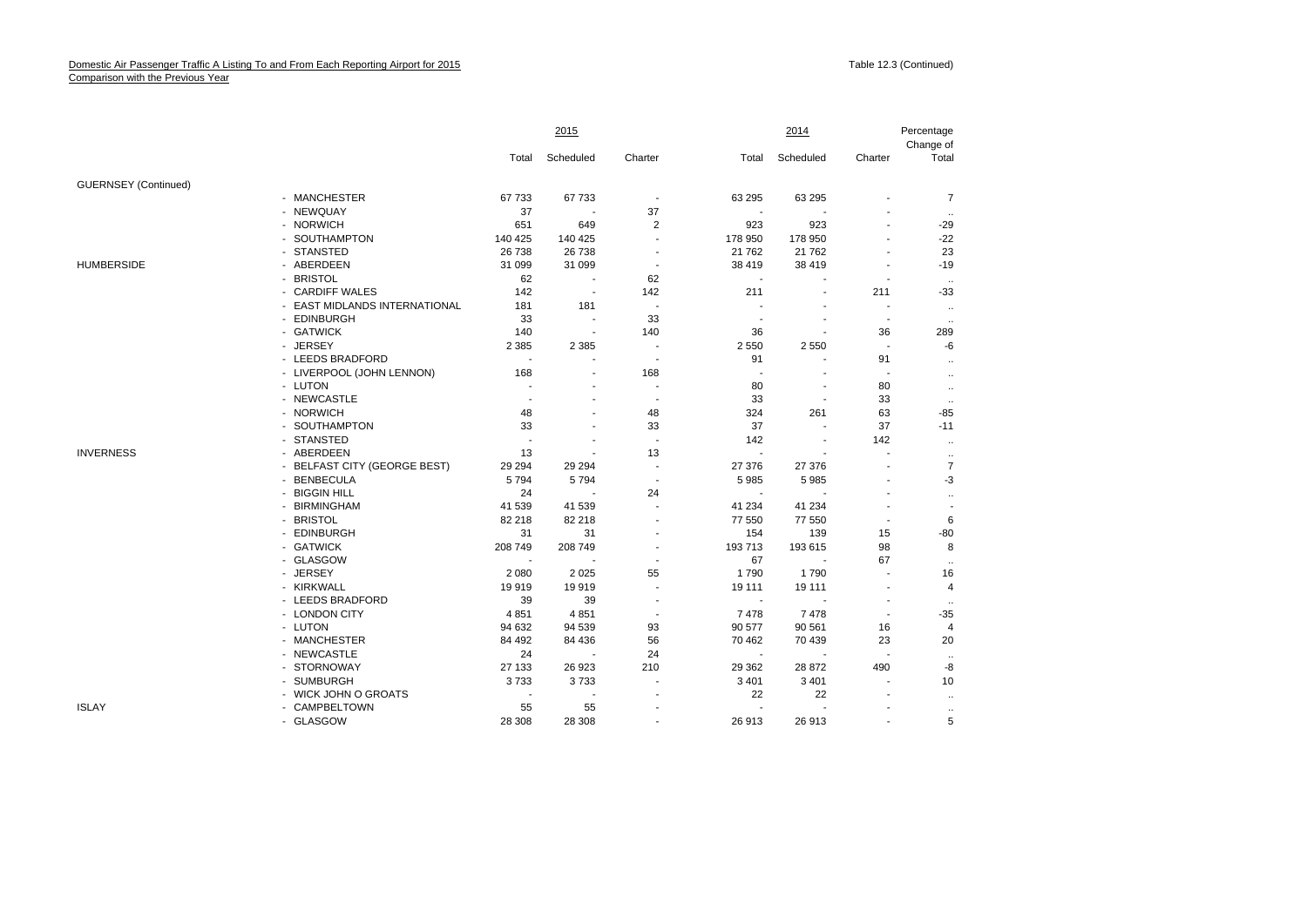|                    |                               |         | 2015                     |                          |         | 2014      |                | Percentage<br>Change of  |  |
|--------------------|-------------------------------|---------|--------------------------|--------------------------|---------|-----------|----------------|--------------------------|--|
|                    |                               | Total   | Scheduled                | Charter                  | Total   | Scheduled | Charter        | Total                    |  |
| <b>ISLE OF MAN</b> | - BELFAST CITY (GEORGE BEST)  | 24 980  | 24 980                   | $\overline{\phantom{a}}$ | 25 4 09 | 25 4 09   |                | $-2$                     |  |
|                    | - BIRMINGHAM                  | 43 008  | 42 923                   | 85                       | 44 735  | 44 735    |                | $-4$                     |  |
|                    | - BLACKPOOL                   | 9 4 9 0 | 9 4 9 0                  |                          | 14 0 22 | 14 022    |                | $-32$                    |  |
|                    | - BRISTOL                     | 23 4 68 | 23 4 68                  |                          |         |           |                | $\ldots$                 |  |
|                    | - DONCASTER SHEFFIELD         | 236     | 236                      |                          | 1 0 5 0 | 1 0 5 0   |                | $-78$                    |  |
|                    | - GATWICK                     | 145 591 | 145 591                  |                          | 151 118 | 151 118   |                | $-4$                     |  |
|                    | - GLASGOW                     | 10 077  | 10 077                   |                          | 7658    | 7658      |                | 32                       |  |
|                    | - GLOUCESTERSHIRE             | 11762   | 11762                    |                          | 14 5 84 | 14 584    |                | $-19$                    |  |
|                    | - JERSEY                      | 384     | $\overline{\phantom{a}}$ | 384                      | ÷       |           |                | $\ddot{\phantom{0}}$     |  |
|                    | - LEEDS BRADFORD              | 146     |                          | 146                      |         |           |                | $\ddot{\phantom{a}}$     |  |
|                    | - LIVERPOOL (JOHN LENNON)     | 200 784 | 200 784                  |                          | 198 243 | 198 243   |                | $\mathbf{1}$             |  |
|                    | - LONDON CITY                 | 58 668  | 58 668                   | J.                       | 62742   | 62742     |                | -6                       |  |
|                    | - MANCHESTER                  | 158 896 | 158 871                  | 25                       | 163 666 | 163 666   |                | $-3$                     |  |
|                    | - NEWCASTLE                   | 4 4 0 9 | 4 4 0 9                  | ä,                       | 4 5 7 3 | 4573      |                | -4                       |  |
|                    | - STANSTED                    | 45 827  | 45 827                   |                          |         |           |                | $\ddot{\phantom{0}}$     |  |
| JERSEY             | - ABERDEEN                    | 20 009  | 20 009                   |                          | 19 5 67 | 19 5 67   |                | $\overline{c}$           |  |
|                    | - ALDERNEY                    | 21      | 21                       |                          | 30      | 30        |                | $-30$                    |  |
|                    | - BELFAST INTERNATIONAL       | 10 152  | 10 152                   |                          | 6 171   | 6 1 7 1   |                | 65                       |  |
|                    | - BIRMINGHAM                  | 70 112  | 70 112                   |                          | 62 119  | 62 119    |                | 13                       |  |
|                    | - BOURNEMOUTH                 | 18 070  | 18 070                   |                          |         |           |                | $\ddot{\phantom{0}}$     |  |
|                    | - BRISTOL                     | 33 597  | 33 597                   |                          | 35 136  | 35 136    |                | $-4$                     |  |
|                    | - CAMBRIDGE                   | 1772    | 1772                     |                          | 1 4 8 8 | 1 1 9 6   | 292            | 19                       |  |
|                    | - CARDIFF WALES               | 9438    | 9438                     |                          | 7891    | 7891      |                | 20                       |  |
|                    | - DONCASTER SHEFFIELD         | 2822    | 2822                     |                          | 3 1 9 8 | 3 1 9 8   |                | $-12$                    |  |
|                    | - DUNDEE                      | 1 2 9 2 | 1 2 9 2                  |                          | 1 5 5 2 | 1 5 5 2   |                | $-17$                    |  |
|                    | - DURHAM TEES VALLEY          | 2 4 4 1 | 2 4 4 1                  |                          | 2 1 4 1 | 2 1 4 1   |                | 14                       |  |
|                    | - EAST MIDLANDS INTERNATIONAL | 30 521  | 30 521                   |                          | 35 534  | 32 132    | 3 4 0 2        | $-14$                    |  |
|                    | - EDINBURGH                   | 6419    | 6419                     |                          | 3 0 9 1 | 3 0 6 7   | 24             | 108                      |  |
|                    | - EXETER                      | 40 795  | 40795                    |                          | 37 568  | 37 568    |                | 9                        |  |
|                    | - GATWICK                     | 645 206 | 645 206                  |                          | 601 596 | 601 517   | 79             | $\overline{7}$           |  |
|                    | - GLASGOW                     | 34 109  | 34 109                   |                          | 33 544  | 33 544    |                | $\overline{\mathbf{c}}$  |  |
|                    | - GLOUCESTERSHIRE             | 558     | 558                      |                          | 606     | 606       | $\blacksquare$ | -8                       |  |
|                    | - GUERNSEY                    | 120 199 | 120 199                  |                          | 127 646 | 127 600   | 46             | -6                       |  |
|                    | - HUMBERSIDE                  | 2 4 5 5 | 2 4 5 5                  |                          | 2 5 9 4 | 2 5 9 4   |                | -5                       |  |
|                    | - INVERNESS                   | 2 0 7 4 | 2 0 2 1                  | 53                       | 1 7 7 1 | 1 7 7 1   |                | 17                       |  |
|                    | - ISLE OF MAN                 | 564     |                          | 564                      |         |           |                | $\ddot{\phantom{0}}$     |  |
|                    | - LEEDS BRADFORD              | 50 035  | 50 035                   | Ĭ.                       | 16 224  | 16 224    |                | 208                      |  |
|                    | - LIVERPOOL (JOHN LENNON)     | 107 637 | 107 637                  |                          | 91 039  | 91 039    |                | 18                       |  |
|                    | - LONDON CITY                 | 42796   | 42796                    |                          | 35 892  | 35 892    |                | 19                       |  |
|                    | - LUTON                       | 78      |                          | 78                       | 11      |           | 11             | 609                      |  |
|                    | - MANCHESTER                  | 50 652  | 50 652                   |                          | 56 693  | 53 241    | 3 4 5 2        | $-11$                    |  |
|                    | - NEWCASTLE                   | 17853   | 17853                    |                          | 14 720  | 14 720    |                | 21                       |  |
|                    | - NORWICH                     | 2773    | 2773                     |                          | 2786    | 2786      |                | $\overline{\phantom{a}}$ |  |
|                    | - OXFORD (KIDLINGTON)         |         |                          |                          | 1 0 9 0 | 1 0 9 0   |                | $\ddotsc$                |  |
|                    | - SOUTHAMPTON                 | 118 862 | 118 862                  |                          | 154 962 | 154 962   |                | $-23$                    |  |
|                    | - SOUTHEND                    | 21 607  | 21 607                   |                          | 21 876  | 21 876    |                | $-1$                     |  |
|                    | - STANSTED                    |         |                          | ÷.                       | 12 308  | 12 308    |                | $\ddotsc$                |  |
|                    | - STORNOWAY                   | 197     |                          | 197                      |         |           |                |                          |  |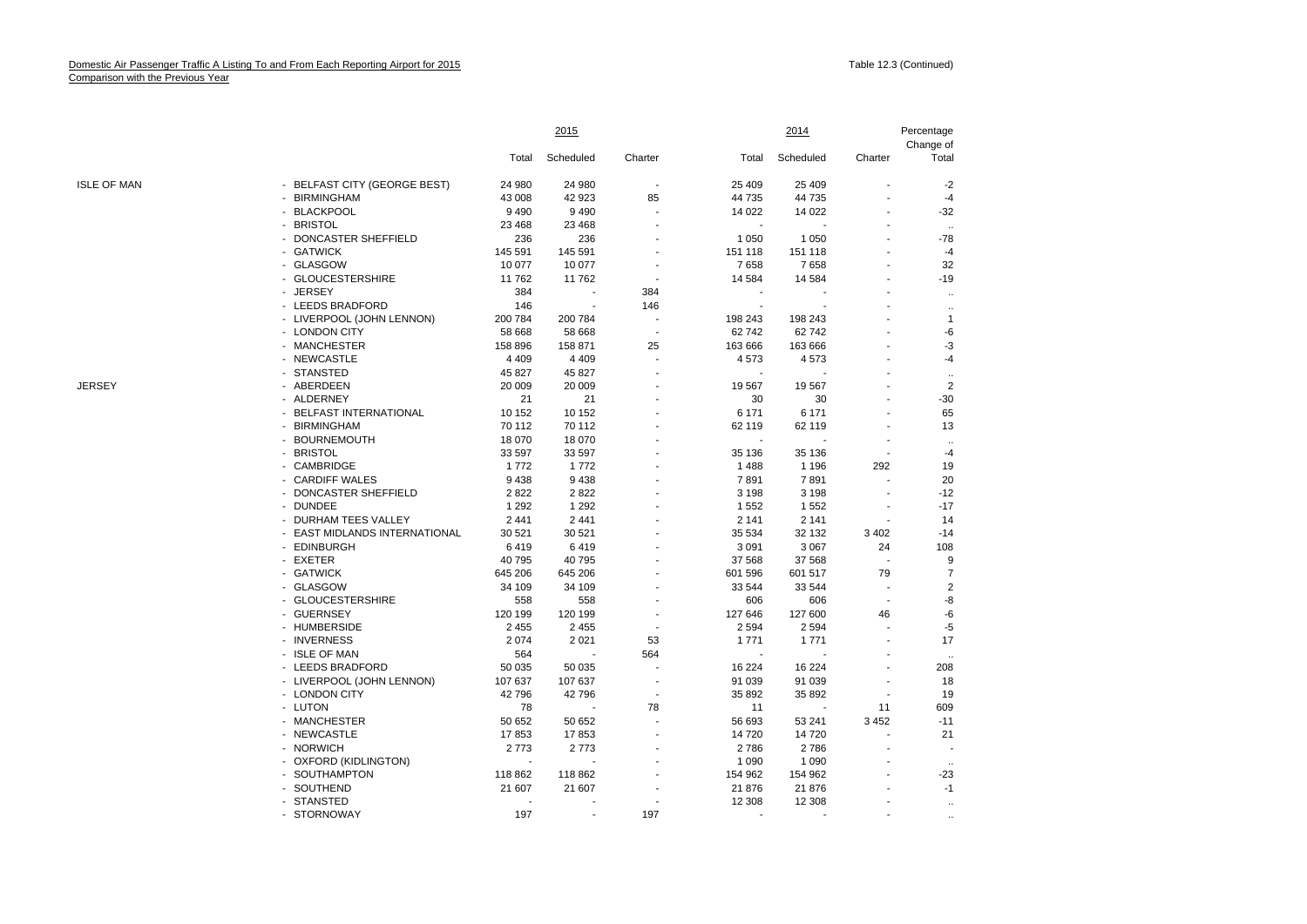|                           |                              | 2015    |                          |                          |                          | 2014      |                          |                    |
|---------------------------|------------------------------|---------|--------------------------|--------------------------|--------------------------|-----------|--------------------------|--------------------|
|                           |                              | Total   | Scheduled                | Charter                  | Total                    | Scheduled | Charter                  | Change of<br>Total |
| <b>KIRKWALL</b>           | - ABERDEEN                   | 47 851  | 47 822                   | 29                       | 48 927                   | 48722     | 205                      | $-2$               |
|                           | - EDAY                       | 684     | 684                      | $\overline{\phantom{a}}$ | 563                      | 563       | $\blacksquare$           | 21                 |
|                           | - EDINBURGH                  | 44 509  | 44 509                   | $\overline{a}$           | 45 419                   | 45 419    |                          | $-2$               |
|                           | - GLASGOW                    | 17 196  | 17 196                   | $\overline{a}$           | 17 291                   | 17 291    |                          |                    |
|                           | - INVERNESS                  | 10 288  | 10 288                   |                          | 9616                     | 9616      |                          | $\overline{7}$     |
|                           | - NORTH RONALDSAY            | 5 6 2 4 | 5 6 2 4                  | $\overline{a}$           | 6 0 03                   | 6 0 0 3   |                          | -6                 |
|                           | - PAPA WESTRAY               | 4 8 0 2 | 4 8 0 2                  | $\overline{\phantom{a}}$ | 4 5 20                   | 4 5 20    |                          | 6                  |
|                           | - SANDAY                     | 3 1 2 6 | 3 1 2 6                  |                          | 2 9 0 5                  | 2 9 0 5   |                          | 8                  |
|                           | - STRONSAY                   | 3 2 8 2 | 3 2 8 2                  |                          | 3 2 7 4                  | 3 2 7 4   |                          |                    |
|                           | - SUMBURGH                   | 8 4 2 9 | 8429                     |                          | 8828                     | 8828      | $\overline{a}$           | $-5$               |
|                           | - WESTRAY                    | 3630    | 3630                     |                          | 3 4 9 6                  | 3 4 9 6   |                          | $\overline{4}$     |
| <b>LEEDS BRADFORD</b>     | - ABERDEEN                   | 30 273  | 30 273                   |                          | 23 082                   | 23 046    | 36                       | 31                 |
|                           | - BELFAST CITY (GEORGE BEST) | 150 678 | 150 678                  |                          | 156 265                  | 156 265   | $\blacksquare$           | $-4$               |
|                           | - BELFAST INTERNATIONAL      | 140     | 140                      | $\overline{a}$           | 95                       |           | 95                       | 47                 |
|                           | - BIGGIN HILL                | 11      |                          | 11                       | $\overline{a}$           |           |                          |                    |
|                           |                              |         |                          | 52                       |                          |           |                          | $\ddotsc$          |
|                           | - BIRMINGHAM                 | 52      |                          |                          |                          |           |                          | $\ddotsc$          |
|                           | - BOURNEMOUTH                | ÷       |                          | $\overline{\phantom{a}}$ | 33                       |           | 33                       | $\ddotsc$          |
|                           | - BRISTOL                    |         |                          | $\overline{\phantom{a}}$ | 72                       |           | 72                       |                    |
|                           | - CARDIFF WALES              | 88      | $\blacksquare$           | 88                       |                          |           |                          | $\ddotsc$          |
|                           | - CITY OF DERRY (EGLINTON)   | 185     | 185                      | $\overline{\phantom{a}}$ |                          |           | ÷.                       | $\ldots$           |
|                           | - FARNBOROUGH                | 9       | $\sim$                   | 9                        |                          |           | $\overline{\phantom{a}}$ |                    |
|                           | - GATWICK                    | 147     |                          | 147                      | 70                       |           | 70                       | 110                |
|                           | - GLASGOW                    | 8 3 4 1 | 8 3 4 1                  |                          | 9714                     | 9714      |                          | $-14$              |
|                           | - HEATHROW                   | 147 596 | 147 596                  | $\overline{\phantom{a}}$ | 131 525                  | 131 525   | $\overline{\phantom{a}}$ | 12                 |
|                           | - ISLE OF MAN                | 108     |                          | 108                      |                          |           |                          |                    |
|                           | - JERSEY                     | 59 459  | 59 459                   | $\overline{\phantom{a}}$ | 21 581                   | 21 581    | $\overline{\phantom{a}}$ | 176                |
|                           | - LUTON                      | 157     |                          | 157                      | 10                       |           | 10                       | 1470               |
|                           | - NORWICH                    | 17      | $\overline{\phantom{a}}$ | 17                       | $\overline{\phantom{a}}$ |           |                          |                    |
|                           | - SOUTHAMPTON                | 45 772  | 45716                    | 56                       | 27 317                   | 27 317    |                          | 68                 |
|                           | - STANSTED                   | 42      |                          | 42                       |                          |           |                          | $\ddotsc$          |
| <b>LERWICK (TINGWALL)</b> | - FAIR ISLE                  | 2 3 0 5 | 2 3 0 5                  | $\overline{a}$           | 2 4 3 6                  | 2 4 3 6   |                          | -5                 |
|                           | - FOULA                      | 1 0 6 3 | 1 0 6 3                  | ÷,                       | 971                      | 971       | $\overline{\phantom{a}}$ | 9                  |
|                           | - OUT SKERRIES               | 69      | 69                       | $\overline{a}$           | 132                      | 130       | $\overline{2}$           | $-48$              |
|                           | - PAPA STOUR                 | 64      | 64                       |                          | 28                       | 28        |                          | 129                |
|                           | - WHALSAY                    |         | $\overline{\phantom{a}}$ |                          | 10                       | 10        | $\overline{\phantom{a}}$ | $\ddotsc$          |
| LIVERPOOL (JOHN LENNON)   | - ABERDEEN                   |         |                          |                          | 23                       | ÷,        | 23                       |                    |
|                           | - BELFAST CITY (GEORGE BEST) | 85 656  | 85 656                   |                          | $\overline{a}$           |           |                          | $\ddotsc$          |
|                           | - BELFAST INTERNATIONAL      | 423 283 | 423 283                  | $\overline{\phantom{a}}$ | 415 542                  | 415 542   | $\overline{\phantom{a}}$ | $\overline{2}$     |
|                           | <b>BIGGIN HILL</b>           | 71      | $\overline{a}$           | 71                       | 72                       |           | 72                       | $-1$               |
|                           | <b>BOURNEMOUTH</b><br>$\sim$ | 268     |                          | 268                      | 251                      |           | 251                      | $\overline{7}$     |
|                           | - BRISTOL                    | 21      | $\overline{a}$           | 21                       |                          |           |                          |                    |
|                           | - CARDIFF WALES              | 336     | $\overline{\phantom{a}}$ | 336                      | 727                      |           | 727                      | $-54$              |
|                           | - CITY OF DERRY (EGLINTON)   | 76 305  | 76 30 5                  | $\overline{\phantom{a}}$ | 81 023                   | 81 023    |                          | -6                 |
|                           | - DUNDEE                     | 78      |                          | 78                       |                          |           |                          |                    |
|                           | - DURHAM TEES VALLEY         | 142     |                          | 142                      |                          |           |                          | $\ddotsc$          |
|                           | - EDINBURGH                  | 2736    | 2736                     | $\overline{\phantom{a}}$ |                          |           |                          | $\ldots$           |
|                           | - FARNBOROUGH                | 196     |                          | 196                      | 210                      |           | 210                      | $\ddotsc$<br>$-7$  |
|                           |                              |         |                          |                          |                          |           |                          |                    |
|                           | - GATWICK                    | 311     | 6                        | 305                      | 204                      |           | 204                      | 52                 |
|                           | - GLASGOW                    |         |                          |                          | 146                      |           | 146                      |                    |
|                           | - HEATHROW                   | 150     |                          | 150                      | 108                      |           | 108                      | 39                 |
|                           | - ISLE OF MAN                | 199 594 | 199 594                  |                          | 196 902                  | 196 902   |                          | $\mathbf{1}$       |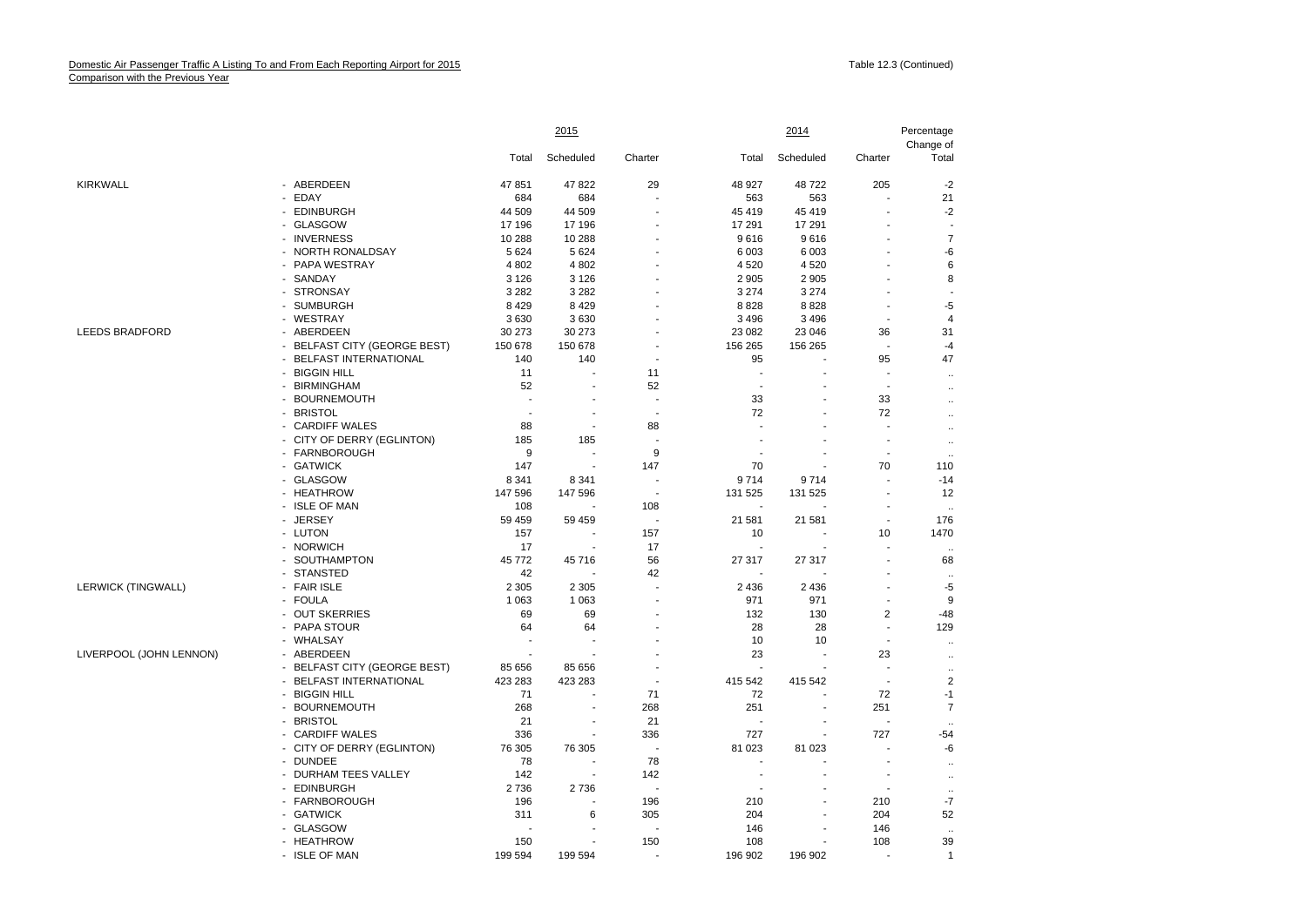|                                     |                               | 2015     |           |         |         | 2014      |         |                         |
|-------------------------------------|-------------------------------|----------|-----------|---------|---------|-----------|---------|-------------------------|
|                                     |                               | Total    | Scheduled | Charter | Total   | Scheduled | Charter | Change of<br>Total      |
| LIVERPOOL (JOHN LENNON) (Continued) |                               |          |           |         |         |           |         |                         |
|                                     | - JERSEY                      | 107 776  | 107 776   |         | 91 012  | 91 012    |         | 18                      |
|                                     | - LUTON                       | 485      |           | 485     | 144     |           | 144     | 237                     |
|                                     | - NEWCASTLE                   | 478      | ä,        | 478     | 278     | ä,        | 278     | 72                      |
|                                     | - NEWQUAY                     | 5 2 2 4  | 5 2 2 4   |         | 5 1 9 0 | 5 1 9 0   | ÷.      |                         |
|                                     | - NORWICH                     | 220      |           | 220     | 168     |           | 168     | 31                      |
|                                     | - OXFORD (KIDLINGTON)         | 72       |           | 72      |         |           |         | $\ddotsc$               |
|                                     | - PRESTWICK                   |          |           |         | 85      |           | 85      | $\ddotsc$               |
|                                     | - SOUTHAMPTON                 | 351      | ٠         | 351     | 300     |           | 300     | 17                      |
|                                     | - STANSTED                    | 456      |           | 456     | 246     |           | 246     | 85                      |
| MANCHESTER                          | - ABERDEEN                    | 200 785  | 199 321   | 1464    | 224 331 | 222 181   | 2 1 5 0 | $-10$                   |
|                                     | - BELFAST CITY (GEORGE BEST)  | 274 812  | 274 812   |         | 295 946 | 295 946   |         | $-7$                    |
|                                     | <b>BELFAST INTERNATIONAL</b>  | 222 578  | 222 535   | 43      | 203 178 | 203 178   |         | 10                      |
|                                     | - BIGGIN HILL                 | 122      |           | 122     |         |           |         | $\ddot{\phantom{a}}$    |
|                                     | - BIRMINGHAM                  |          |           |         | 34      |           | 34      | $\ddotsc$               |
|                                     | - BOURNEMOUTH                 | 29 4 9 3 | 29 214    | 279     | 185     |           | 185     | $\ddotsc$               |
|                                     | - CAMBRIDGE                   |          |           |         | 70      |           | 70      | $\ddot{\phantom{a}}$    |
|                                     | - CARDIFF WALES               | 654      |           | 654     | 623     |           | 623     | 5                       |
|                                     | - EAST MIDLANDS INTERNATIONAL |          |           |         | 54      |           | 54      | $\ddot{\phantom{a}}$    |
|                                     | - EDINBURGH                   | 113893   | 113893    |         | 108 448 | 108 392   | 56      | $\sqrt{5}$              |
|                                     | - EXETER                      | 126 974  | 126 898   | 76      | 108 148 | 108 148   |         | 17                      |
|                                     | - FARNBOROUGH                 | 160      |           | 160     | 309     |           | 309     | $-48$                   |
|                                     | - GATWICK                     | 894      | 309       | 585     | 346     |           | 346     | 158                     |
|                                     | - GLASGOW                     | 44 996   | 44 913    | 83      | 67 653  | 67 552    | 101     | $-33$                   |
|                                     | - GUERNSEY                    | 67 624   | 67 624    |         | 63 122  | 63 122    |         | $\overline{7}$          |
|                                     | - HEATHROW                    | 771 643  | 771 547   | 96      | 872 081 | 872 046   | 35      | $-12$                   |
|                                     | - INVERNESS                   | 84 052   | 83 994    | 58      | 70 153  | 70 153    | ÷,      | 20                      |
|                                     | - ISLE OF MAN                 | 157 644  | 157 620   | 24      | 163 202 | 163 202   |         | $-3$                    |
|                                     | - JERSEY                      | 50 622   | 50 622    |         | 56 820  | 56 820    |         | $-11$                   |
|                                     | - LUTON                       | 566      |           | 566     | 204     |           | 204     | 177                     |
|                                     | - NEWCASTLE                   | 712      |           | 712     | 849     |           | 849     | $-16$                   |
|                                     | - NEWQUAY                     | 54 580   | 54 580    |         | 44 541  | 44 541    |         | 23                      |
|                                     | - NORWICH                     | 27 702   | 27 356    | 346     | 29 668  | 29 5 68   | 100     | $-7$                    |
|                                     | - SOUTHAMPTON                 | 149 884  | 149 657   | 227     | 157 807 | 157 626   | 181     | $-5$                    |
|                                     | - SOUTHEND                    | 282      |           | 282     |         |           |         | $\ddotsc$               |
|                                     | - STANSTED                    | 479      |           | 479     | 574     |           | 574     | $-17$                   |
|                                     | - STORNOWAY                   | 68       |           | 68      |         |           |         | $\ddotsc$               |
| NEWCASTLE                           | - ABERDEEN                    | 30 248   | 30 187    | 61      | 41 058  | 41 019    | 39      | $-26$                   |
|                                     | - BELFAST CITY (GEORGE BEST)  | 24 4 69  | 24 4 69   |         | 29 066  | 29 041    | 25      | $-16$                   |
|                                     | - BELFAST INTERNATIONAL       | 218 238  | 218 238   |         | 195 751 | 195 751   |         | 11                      |
|                                     | - BIGGIN HILL                 | 91       |           | 91      | 103     |           | 103     | $-12$                   |
|                                     | - BIRMINGHAM                  | 8850     | 8 3 4 9   | 501     | 8 4 8 4 | 7855      | 629     | $\overline{\mathbf{4}}$ |
|                                     | - BOURNEMOUTH                 | 155      |           | 155     |         |           |         |                         |
|                                     | - BRISTOL                     | 168 305  | 168 258   | 47      | 173 524 | 173 444   | 80      | -3                      |
|                                     | - CAMBRIDGE                   | 44       |           | 44      |         |           |         | $\ddotsc$               |
|                                     | - CARDIFF WALES               | 13 017   | 12 628    | 389     | 11 791  | 11 176    | 615     | 10                      |
|                                     | - DURHAM TEES VALLEY          | 29       |           | 29      |         |           |         |                         |
|                                     | - EAST MIDLANDS INTERNATIONAL | 288      |           | 288     | 264     |           | 264     | 9                       |
|                                     | - EXETER                      | 35 373   | 35 287    | 86      | 12 643  | 12 643    |         | 180                     |
|                                     | - FARNBOROUGH                 | 39       |           | 39      | 170     |           | 170     | $-77$                   |
|                                     | - GATWICK                     | 27547    | 27.304    | 243     | 105 314 | 105 082   | 232     | $-74$                   |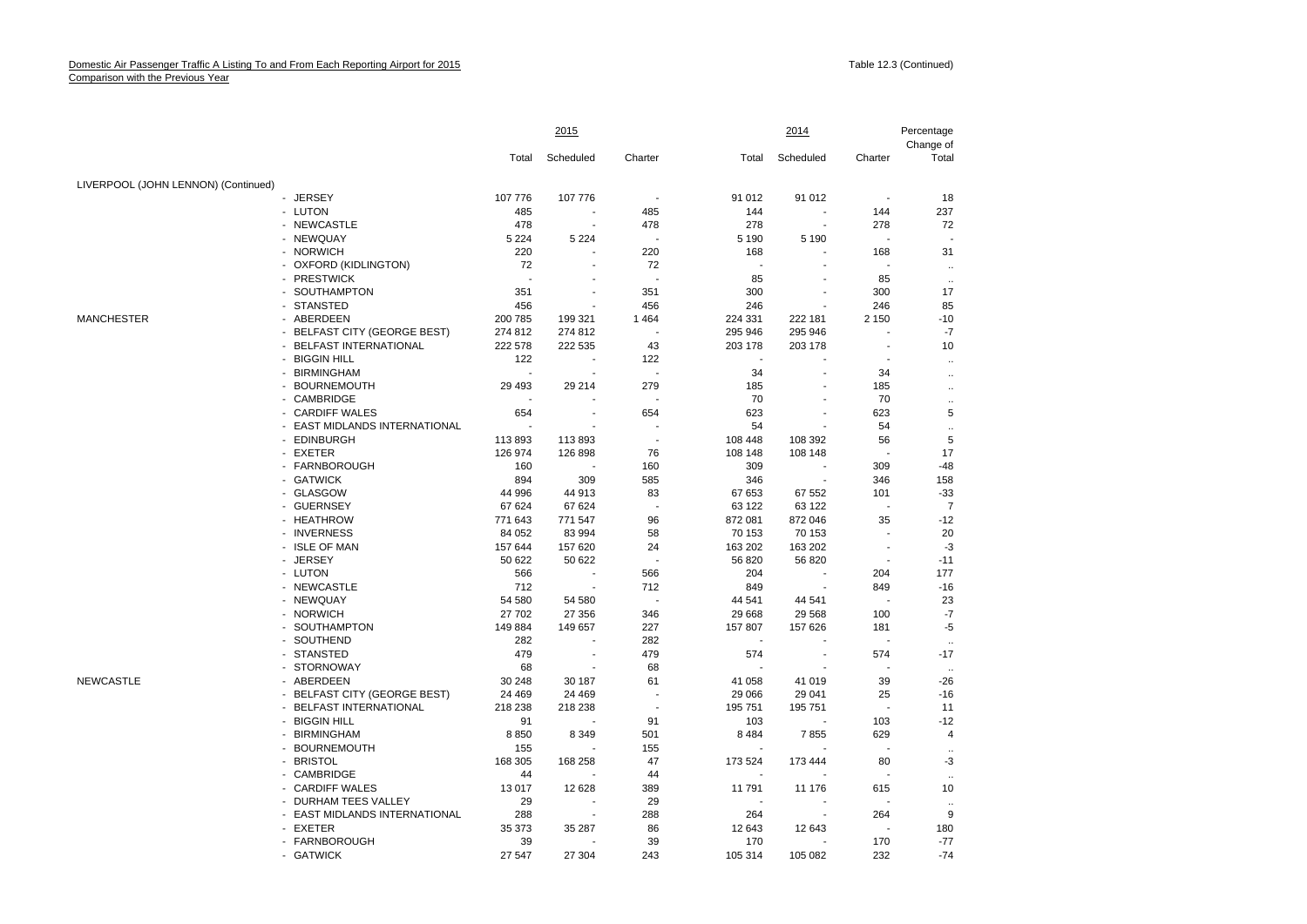|                       |                                      | <u>2015</u> |                |                          | 2014    |           |                | Percentage<br>Change of  |  |
|-----------------------|--------------------------------------|-------------|----------------|--------------------------|---------|-----------|----------------|--------------------------|--|
|                       |                                      | Total       | Scheduled      | Charter                  | Total   | Scheduled | Charter        | Total                    |  |
| NEWCASTLE (Continued) |                                      |             |                |                          |         |           |                |                          |  |
|                       | - HEATHROW                           | 510 560     | 510 341        | 219                      | 476 639 | 476 281   | 358            | $\overline{7}$           |  |
|                       | - INVERNESS                          | 27          |                | 27                       |         |           |                | $\ddotsc$                |  |
|                       | - ISLE OF MAN                        | 4 3 6 7     | 4 3 6 7        | ÷,                       | 4 5 3 7 | 4537      | ÷.             | $-4$                     |  |
|                       | - JERSEY                             | 17938       | 17938          | $\overline{\phantom{a}}$ | 14724   | 14 724    |                | 22                       |  |
|                       | - LEEDS BRADFORD                     |             |                | $\overline{\phantom{a}}$ | 19      | 19        | $\blacksquare$ | $\ddotsc$                |  |
|                       | - LIVERPOOL (JOHN LENNON)            | 504         |                | 504                      | 295     |           | 295            | 71                       |  |
|                       | - LUTON                              | 757         | ÷,             | 757                      | 595     |           | 595            | 27                       |  |
|                       | - MANCHESTER                         | 1 0 6 4     |                | 1 0 6 4                  | 752     |           | 752            | 41                       |  |
|                       | - NEWQUAY                            | 2 1 4 8     | 2 1 4 8        |                          | 2 4 0 6 | 2 4 0 6   | $\sim$         | $-11$                    |  |
|                       | - NORWICH                            | 189         |                | 189                      | 106     |           | 106            | 78                       |  |
|                       | - PRESTWICK                          | 10          | $\blacksquare$ | 10                       |         |           |                | $\ddotsc$                |  |
|                       | SOUTHAMPTON                          | 109 367     | 109 141        | 226                      | 99 501  | 99 134    | 367            | 10                       |  |
|                       | - STANSTED                           | 31 840      | 30 689         | 1 1 5 1                  | 513     |           | 513            | 6107                     |  |
| NEWQUAY               | <b>BELFAST CITY (GEORGE BEST)</b>    | 1606        | 1606           |                          | 1559    | 1559      |                | 3                        |  |
|                       | - BIRMINGHAM                         | 23 648      | 23 648         |                          | 17 952  | 17 952    | ÷.             | 32                       |  |
|                       | - EDINBURGH                          | 2 3 2 8     | 2 3 2 8        |                          | 2 2 5 0 | 2 2 5 0   |                | 3                        |  |
|                       | - EXETER                             | 20          | 20             | $\overline{\phantom{a}}$ |         |           |                | $\ddotsc$                |  |
|                       | - GATWICK                            | 115 118     | 115 118        | $\blacksquare$           | 103 363 | 103 363   |                | 11                       |  |
|                       | - GUERNSEY                           | 37          |                | 37                       |         |           |                |                          |  |
|                       | - ISLES OF SCILLY (ST.MARYS)         | 19 982      | 19 982         |                          | 29 591  | 29 591    |                | $-32$                    |  |
|                       | - LIVERPOOL (JOHN LENNON)            | 5 2 2 4     | 5 2 2 4        |                          | 5 1 7 3 | 5 1 7 3   |                |                          |  |
|                       | - MANCHESTER                         | 54 786      | 54 786         |                          | 44 817  | 44 817    |                | 22                       |  |
|                       | - NEWCASTLE                          | 2 1 2 5     | 2 1 2 5        |                          | 2 4 0 7 | 2 4 0 7   |                | $-12$                    |  |
|                       | SOUTHEND<br>$\overline{\phantom{0}}$ |             |                |                          | 7 1 3 2 | 7 1 3 2   |                | $\ddot{\phantom{a}}$     |  |
|                       | - STANSTED                           | 14 194      | 14 194         |                          |         |           |                | $\ddotsc$                |  |
| <b>NORWICH</b>        | - ABERDEEN                           | 49 993      | 49 993         |                          | 58 091  | 58 091    |                | $-14$                    |  |
|                       | <b>BIRMINGHAM</b>                    |             |                |                          | 28      |           | 28             | $\ldots$                 |  |
|                       | <b>BLACKPOOL</b>                     |             |                | $\overline{\phantom{a}}$ | 36      |           | 36             | $\ldots$                 |  |
|                       | <b>BOURNEMOUTH</b>                   | 128         | $\blacksquare$ | 128                      |         |           |                | $\ddotsc$                |  |
|                       | - CARDIFF WALES                      | 614         | 447            | 167                      | 135     |           | 135            | 355                      |  |
|                       | DURHAM TEES VALLEY                   | 15          | 15             |                          |         |           |                | $\ldots$                 |  |
|                       | - EAST MIDLANDS INTERNATIONAL        | 3           | 3              | $\overline{\phantom{a}}$ |         |           |                | $\ddotsc$                |  |
|                       | <b>EDINBURGH</b>                     | 29 141      | 28 994         | 147                      | 28 1 26 | 28 1 26   |                | 4                        |  |
|                       | - EXETER                             | 109         | ÷,             | 109                      |         |           |                | $\ddotsc$                |  |
|                       | - FARNBOROUGH                        |             |                | $\overline{\phantom{a}}$ | 121     |           | 121            |                          |  |
|                       | - GUERNSEY                           | 619         | 619            | $\blacksquare$           | 926     | 926       | $\blacksquare$ | $-33$                    |  |
|                       | - HUMBERSIDE                         |             |                |                          | 77      | 14        | 63             | $\ldots$                 |  |
|                       | - JERSEY                             | 2770        | 2770           |                          | 2 7 6 4 | 2764      |                | $\overline{\phantom{a}}$ |  |
|                       | - LUTON                              |             |                |                          | 57      |           | 57             |                          |  |
|                       | - MANCHESTER                         | 27 510      | 27 376         | 134                      | 29 625  | 29 345    | 280            | $-7$                     |  |
|                       | - NEWCASTLE                          | 37          |                | 37                       | 104     |           | 104            | $-64$                    |  |
|                       | - SOUTHAMPTON                        | 38          | $\overline{a}$ | 38                       |         |           |                | $\ddotsc$                |  |
| OXFORD (KIDLINGTON)   | - JERSEY                             |             |                |                          | 1 0 9 9 | 1 0 9 9   |                |                          |  |
| <b>PRESTWICK</b>      | - CITY OF DERRY (EGLINTON)           |             |                | $\sim$                   | 52 092  | 52 092    |                | $\ddotsc$                |  |
|                       | - LIVERPOOL (JOHN LENNON)            |             |                |                          | 85      |           | 85             | $\ldots$                 |  |
| <b>SCATSTA</b>        | - ABERDEEN                           | 139 151     |                | 139 151                  | 151 028 |           | 151 028        | -8                       |  |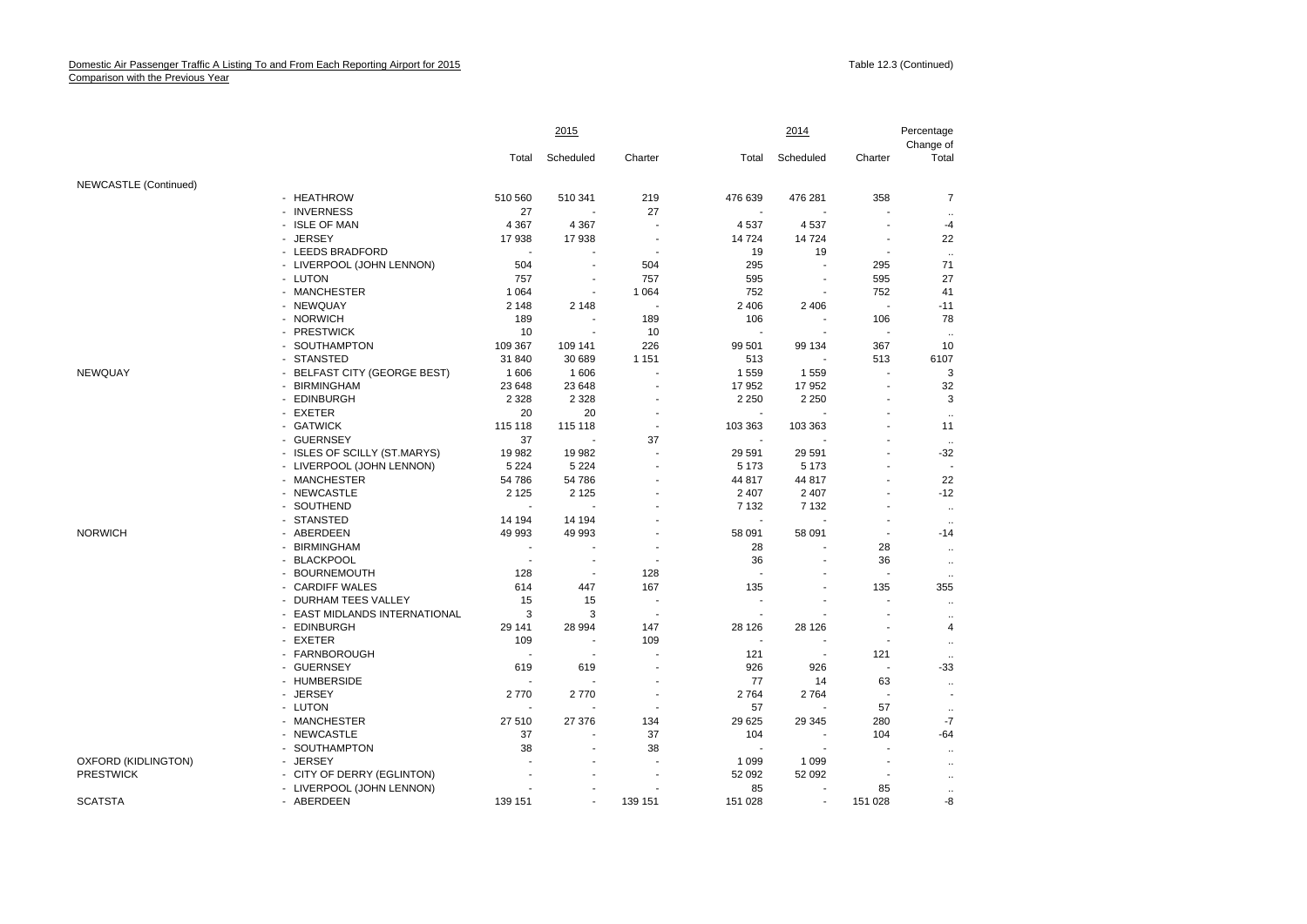|                                     |                               | 2015     |                          |                          |                          | 2014                  |                          |                      |
|-------------------------------------|-------------------------------|----------|--------------------------|--------------------------|--------------------------|-----------------------|--------------------------|----------------------|
|                                     |                               | Total    | Scheduled                | Charter                  | Total                    | Scheduled             | Charter                  | Total                |
| SOUTHAMPTON                         | - ABERDEEN                    | 29 5 83  | 29 583                   |                          | 17936                    | 17 936                | $\blacksquare$           | 65                   |
|                                     | - ALDERNEY                    | 24 30 6  | 24 30 6                  |                          | 24 185                   | 24 185                |                          |                      |
|                                     | - BELFAST CITY (GEORGE BEST)  | 109 885  | 109 885                  | $\blacksquare$           | 107 689                  | 107 689               |                          | $\overline{2}$       |
|                                     | - BELFAST INTERNATIONAL       | 190      | $\overline{\phantom{a}}$ | 190                      | $\overline{\phantom{a}}$ |                       |                          |                      |
|                                     | - CAMBRIDGE                   | 32       |                          | 32                       |                          |                       |                          | $\ddot{\phantom{0}}$ |
|                                     | - CARDIFF WALES               | 59       |                          | 59                       |                          |                       |                          | $\ddot{\phantom{0}}$ |
|                                     | - CITY OF DERRY (EGLINTON)    | 176      | $\blacksquare$           | 176                      |                          |                       |                          | $\ddot{\phantom{0}}$ |
|                                     | - EAST MIDLANDS INTERNATIONAL | 65       |                          | 65                       |                          |                       |                          | $\ddot{\phantom{0}}$ |
|                                     | - EDINBURGH                   | 194 914  | 194 914                  | ÷.                       | 203 191                  | 203 191               | ٠                        | -4                   |
|                                     | - GLASGOW                     | 158 392  | 158 392                  | $\overline{\phantom{a}}$ | 173 014                  | 173 014               |                          | -8                   |
|                                     | - GUERNSEY                    | 141 529  | 141 502                  | 27                       | 179833                   | 179 833               | $\blacksquare$           | $-21$                |
|                                     | - HUMBERSIDE                  | 65       |                          | 65                       | 37                       |                       | 37                       | 76                   |
|                                     | - JERSEY                      | 162 470  | 162 470                  | $\overline{\phantom{a}}$ | 172 498                  | 172 498               | $\sim$                   | $-6$                 |
|                                     | - LEEDS BRADFORD              | 59 735   | 59 667                   | 68                       | 21 7 8 7                 | 21 7 8 7              | $\sim$                   | 174                  |
|                                     | - LIVERPOOL (JOHN LENNON)     | 203      |                          | 203                      | 294                      |                       | 294                      | $-31$                |
|                                     | - MANCHESTER                  | 151 699  | 151 279                  | 420                      | 159 291                  | 159 072               | 219                      | $-5$                 |
|                                     | - NEWCASTLE                   | 110 159  | 109 869                  | 290                      | 100 198                  | 99 811                | 387                      | 10                   |
|                                     | - NORWICH                     | 65       | $\overline{\phantom{a}}$ | 65                       | 33                       |                       | 33                       | 97                   |
| <b>STORNOWAY</b>                    | - ABERDEEN                    | 5449     | 5 4 4 9                  |                          | 6 2 1 2                  | 6212                  | $\sim$                   | $-12$                |
|                                     | - BENBECULA                   | 6414     | 6414                     |                          | 6 1 3 8                  | 6 1 3 8               | $\blacksquare$           | 4                    |
|                                     | - EAST MIDLANDS INTERNATIONAL | 230      |                          | 230                      | 90                       |                       | 90                       | 156                  |
|                                     | - EDINBURGH                   | 18 4 9 9 | 18 499                   | $\overline{a}$           | 18774                    | 18774                 | $\blacksquare$           | $-1$                 |
|                                     | - GLASGOW                     | 61 854   | 61 854                   |                          | 61 405                   | 61 405                |                          |                      |
|                                     | - INVERNESS                   | 32 4 25  | 32 328                   | 97                       | 34 7 32                  | 34 312                | 420                      | $-7$                 |
|                                     | - JERSEY                      | 102      | $\sim$                   | 102                      | $\blacksquare$           |                       | $\blacksquare$           | $\ddot{\phantom{a}}$ |
|                                     | - MANCHESTER                  | 68       | $\overline{\phantom{a}}$ | 68                       | $\overline{a}$           |                       |                          |                      |
| <b>SUMBURGH</b>                     | - ABERDEEN                    | 144 474  | 75 887                   | 68 587                   | 152 521                  | 86 048                | 66 473                   | -5                   |
|                                     | - DUNDEE                      |          |                          |                          | 49                       |                       | 49                       | $\ddot{\phantom{0}}$ |
|                                     | - EDINBURGH                   | 44 371   | 44 371                   |                          | 44 398                   | 44 398                | ÷                        |                      |
|                                     | - FAIR ISLE                   | 112      | 112                      |                          | 90                       | 90                    | ÷                        | 24                   |
|                                     | - GLASGOW                     | 28 297   | 28 297                   |                          | 24 233                   | 24 233                |                          | 17                   |
|                                     | - INVERNESS                   | 3712     | 3712                     |                          | 3 4 0 0                  | 3 4 0 0               | $\overline{\phantom{a}}$ | 9                    |
|                                     | - KIRKWALL                    | 17947    | 17947                    |                          | 18 147                   | 18 147                | $\blacksquare$           | $-1$                 |
|                                     | - PEMBREY                     |          |                          |                          | 43                       |                       | 43                       | $\ddot{\phantom{0}}$ |
|                                     | - SCATSTA                     | 36       |                          | 36                       |                          |                       |                          | $\ddot{\phantom{0}}$ |
| <b>TIREE</b>                        | - GLASGOW                     | 8 4 9 6  | 8 4 9 6                  |                          | 7890                     | 7890                  | $\blacksquare$           | 8                    |
| <b>WICK JOHN O GROATS</b>           | - ABERDEEN                    | 12 061   | 10753                    | 1 3 0 8                  | 13 699                   | 11 997                | 1702                     | $-12$                |
|                                     | - EDINBURGH                   | 11 008   | 11 008                   | ÷.                       | 11 604                   | 11 526                | 78                       | $-5$                 |
|                                     | - FARNBOROUGH                 | 12       |                          | 12                       |                          |                       |                          | $\ddot{\phantom{0}}$ |
|                                     | - KIRKWALL                    | 31       | 31                       |                          |                          |                       |                          | $\ddot{\phantom{0}}$ |
| <b>Total All Reporting Airports</b> |                               |          | 44 163 566 43 688 989    | 474 577                  |                          | 42 154 933 41 654 102 | 500 831                  | 5                    |